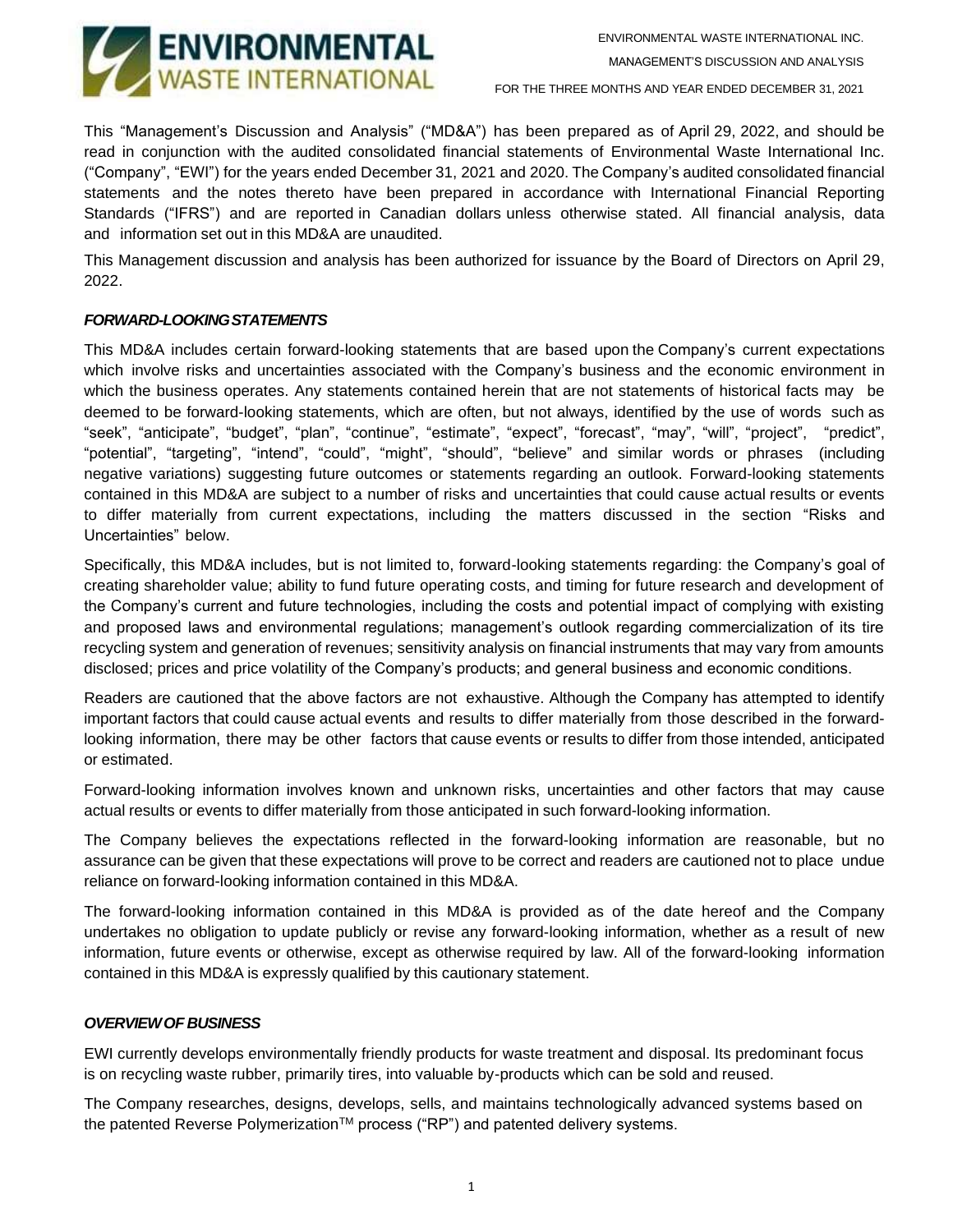ENVIRONMENTAL WASTE INTERNATIONAL INC. MANAGEMENT'S DISCUSSION AND ANALYSIS



FOR THE THREE MONTHS AND YEAR ENDED DECEMBER 31, 2021

Governments and industries worldwide recognize the need for technology to deal with the processing, treatment and eventual disposal or recycling of tires and other waste rubber products in an environmentally safe manner. EWI provides unique and effective solutions to these challenges.

The Company's mission is to provide sustainable solutions for the rubber and plastic compounding industries by processing used tires and scrap rubber in a way that dramatically reduces greenhouse gas, while producing a high return on investment without the need for a tipping fee or carbon tax.

The Company is well protected from an intellectual property point of view. It has patented its Reverse Polymerization™ Process and more recently has filed additional patents for a hybrid Reverse Polymerization™ Process. Besides these patents, the Company has a great deal of know-how embedded in its CTO and engineering team

The Company built a full-scale Pilot Plant Tire System which breaks the molecular bonds in tires and other rubber products, reducing them to their base components of carbon black, steel and hydrocarbon vapors. An off-gas system processes the vapors to recover the oil, and then scrubs the remaining gas for use as fuel in the power generation system that runs the plant. The valuable carbon black, oil and steel are collected and sold into many product streams. After successfully running for five years as a research and development pilot facility the plant had an environmental review by the Ontario Ministry of Environment, which resulted in approval to run it commercially.

In addition to tires, EWI has designed solutions for the safe disposal, recycling and/or recapture of useable byproducts for the following waste streams:

- Liquid Biological Waste Systems;
- Food Waste;
- Medical Waste and Animal Waste.

The Company is currently focused on the commercialization of its technology for the recycling and recapture of used tires and other rubber waste. The Company's RPProcess reduces waste tires into basic commodities in an environmentally safe manner. Rubber is the last major commodity for which there is no meaningful recycling method, (unless burning them for fuel is deemed "recycling"), and waste tires are a growing worldwide problem. The RP process breaks the molecular bonds in a tire and other rubber products, reducing them to their base components: carbon black, oil, steel and hydrocarbon vapours. The carbon black is recycled for tires, rubber compounding weather stripping colour concentrates and plastics, among other applications. The syngas can provide a significant percentage of the power required to run the plant or be sold to the power grid. The oil and steel are sold as commodities.

During 2021 and up to the date of this MDA the Company achieved several significant milestones for the year set out below:

- Completed the process of obtaining permanent environmental permits;
- Secured both short-term and started planning for long-term financing;
- Began upgrading the Company's plant in Sault Ste. Marie to a full-scale commercial facility;
- Filed additional patents;

## *OUTLOOK AND GROWTH STRATEGY*

Tire stockpiles and landfills, many of which are massive, exist all over the world since rubber, including tires, is the last major commodity without a meaningful recycling option. Once established, landfills are permanent since rubber is not biodegradable. Approximately 1.5 billion used tires become available worldwide annually. Developed world markets are growing at 1%-2% annually, while the Chinese market is growing at a rate over 10% per year.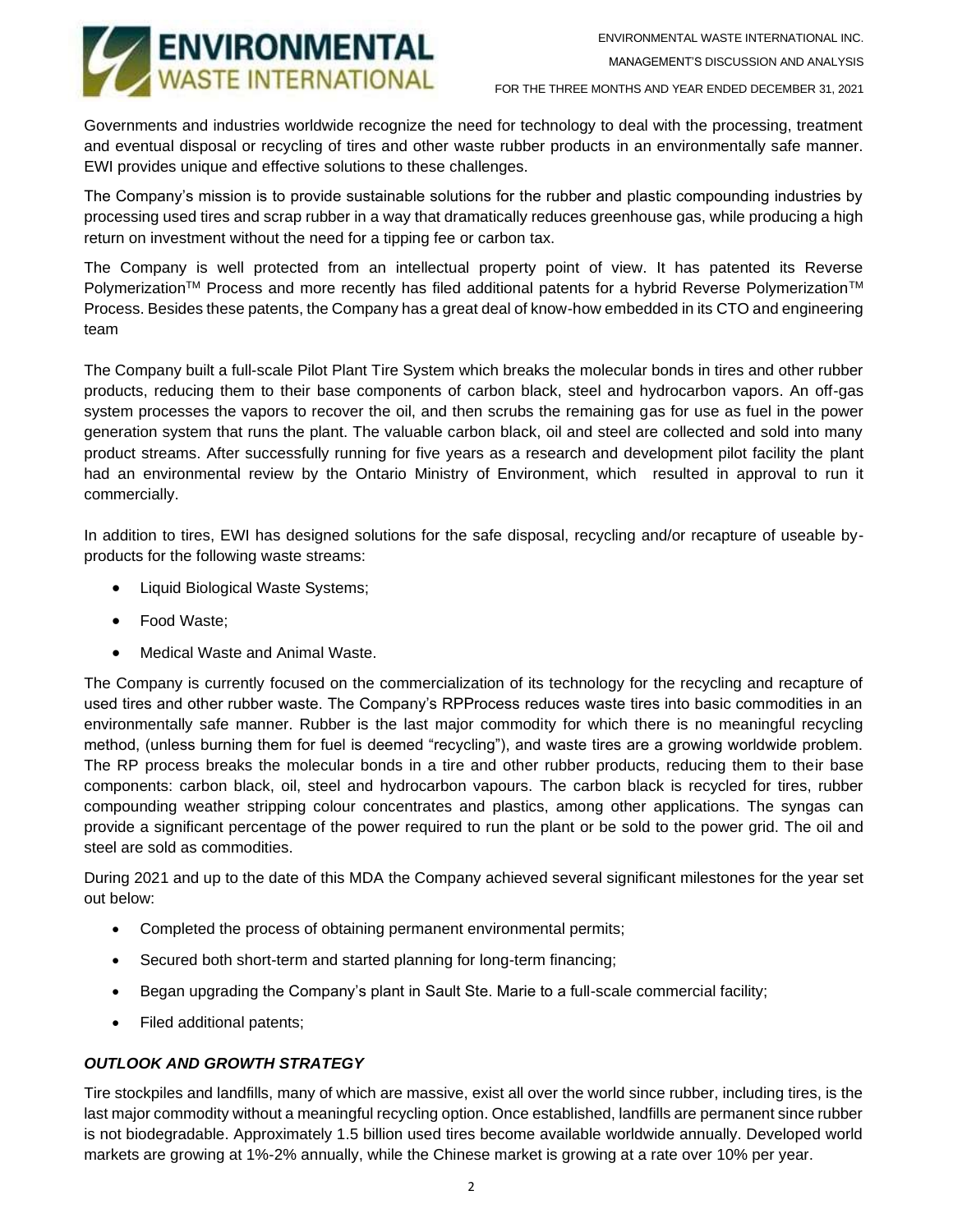

EWI has patents that allow tires to be recycled in an environmentally safe manner.

Carbon Black is a commodity with a huge market. More than 13.5 million tonnes of carbon black are sold every year and demand is growing. Currently, demand slightly exceeds supply and prices are continuing to rise. The Company has a number of significant relationships in various parts of the world including Asia. Excluding Japan, Asia will be the fastest-growing region in the world, followed by Central and Eastern Europe. The virgin Carbon Black industry is coming under increased pressure from governments and environmental groups, as production of the product is a significant greenhouse gas emitter.

## *Commodity Sales*

Carbon black, the major raw material in tires, is a specialty product. Stringent environmental laws are forcing the closure of older inefficient carbon black plants, causing pressure on supply. Recycled carbon black, especially if it is produced in a sustainable manner is expected to become an important part of the carbon black market. The growing market for carbon black puts EWI in an excellent position as it enters the commercialization phase. EWI Recycled Carbon Black has now been tested and accepted by a number of companies. At a recent conference Michelin and Bridgestone, the two largest tire manufacturers, committed to dramatically increasing their use of recovered carbon black in their manufacture of new tires.

EWI has also developed a process to refine the oil created during its RP process. The refined oil has been successfully tested as a compounding oil by two users and has performed better than the oil they are currently using.

### *Plant Sales*

EWI's strategy is to sell systems at reduced gross margins to accelerate market penetration, while receiving a service fee on all revenues achieved by third party systems. While this will limit profits in the earlier years, it will develop a growing base of high margin, high value recurring profits in later years. There is intense government pressure around the world to deal with waste tires in a way that protects the environment. EWI has an agreement with a group in Denmark to build a 100,000 tonne per day facility in Nyborg, Denmark and is currently working on a number of plant sales with both public and private entities in Canada, Australia, the UK, Nepal, India, and Italy.

#### *Owned and Operated Plants*

Most rubber manufacturers have a significant issue with their production waste. In many cases, landfill or incineration are the only options for thousands of tons of this waste. EWI believes it has the only technology that can deal with this difficult scrap, especially where raw rubber is intermingled with steel. The Company is seeing interest from rubber manufacturers to deal with their production waste and recycle it. The ideal relationship for EWI with the tire manufacturers would be for them to provide their scrap rubber to EWI and for EWI to sell them the resulting carbon black and oil, while the steel would be sold as scrap. Were these manufacturers to provide longterm off-take agreements for the carbon black, EWI might retain ownership of the plant, utilizing the ability to finance the facility because of the guaranteed revenue stream.

#### *HIGHLIGHTSANDSUMMARY*

The following summarizes key events during the year ended December 31, 2021, and up to the date of this MD&A:

#### **Operating Highlights**

## Investment in Ellsin

On March 22, 2021 the Company received the first tranche of an investment from a third party of \$400,000 representing a 4% non-controlling interest in Ellsin, its subsidiary which owns its plant in Sault Ste. Marie, Ontario. On April 7, 2021 an additional \$600,000 investment was made bringing the minority ownership in Ellsin up to 10%. (see commitments section)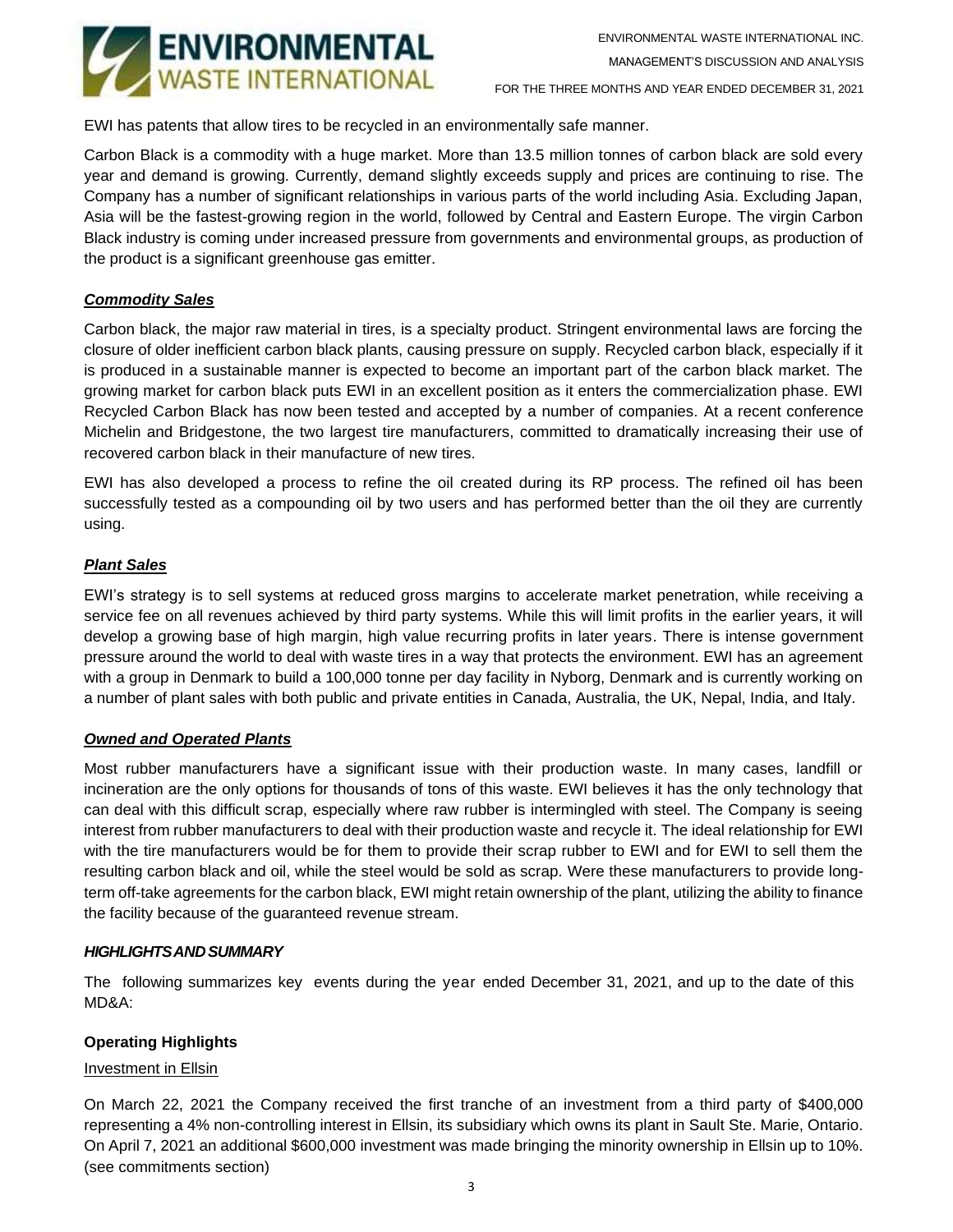

# \$1.2 million private placement

On April 23, 2021, the Company completed a non-brokered private placement for proceeds of \$1,233,000 through the issuance of 4,110,000 common shares at \$0.30 per share.

## Addition of key staff

As of June 1, 2021, the Company added two key team members to enhance the Company's capabilities as it moves into the execution phase of projects that were under development. Shafique Chowdhury P.Eng., PMP joined as project Manager he will be responsible for the execution of projects in Canada and Europe. Shafique has over 18 years of experience in a variety of engineering and project management roles at manufacturing, heavy industry and mining facilities in Asia, Europe and North America. He has a Master of Engineering (M.Eng.) degree in Manufacturing, Design & Management from the University of Toronto and a master's certificate in Project Management from the Schulich School of Business, York University, Toronto. Caleb Cond P.Eng., joined the Company as the Company's senior Electrical Engineer. He will be responsible for the electrical systems design in all of the Company's plants going forward. Caleb has over 18 years of experience in similar environments and has assisted the Company from time to time over the last 10 years at its full-scale pilot plant in Sault Ste. Marie and at the Company's facility at the US Department of Agriculture. Caleb has a B.A. Sc., Electrical Engineering (Honours) from the University of Ottawa with a specialist focus on Systems Engineering.

## Capacity of plant in Sault Ste Marie doubled by regulators

On August 4, 2021, the Ministry of the Environment, Conservation and Parks ("MECP") approved the Company's proposal to increase the maximum amount of tire waste that can be treated at its Sault Ste. Marie facility to 20 tonnes per day, double the 10 tonnes per day it had previously approved. The commercialization of the Sault Ste Marie facility being undertaken by the Company will be increased to 20 tonnes per day, increasing its profit potential. The Company had successfully run the plant as a pilot plant and R&D facility for five years prior to the Company's submission to the MECP.

#### Annual general meeting

At the annual general meeting held on July 7, 2021, the shareholders approved all matters put forth for approval. The shareholders re-elected Sam Geist, Emanuel Gerard, Bob MacBean, Glenn Myers, Paul Orlin and Robert Savage to the board of directors (the "Board") and re-appointed MNP LLP to be the auditors of the Company. The shareholders also re-approved the Company's 10% rolling stock option plan, reapproved the authorization of the Board to potentially consolidate the common shares of the Corporation on the basis of (1) new common share for up to twenty (20) old common shares and approved EWI Investors, LLC, becoming a "control person" of the Corporation as such term is defined under the policies of the TSX Venture Exchange, as part of the previously announced debt conversions on May 25, 2021.

The Company also granted an aggregate of 3,870,000 incentive stock options to certain officers, directors, employees and consultants of the Company under its Stock Option Plan. All options are exercisable at \$0.19 per common share vesting over three years with an expiry date of July 7, 2021.

#### Exercise of stock options and warrants

During the year ended December 31, 2021, 1,618,292 stock options were exercised by employees, directors and consultants of the Company for total proceeds of \$151,930. In addition, 250,000 warrants were exercised for proceeds of \$50,000.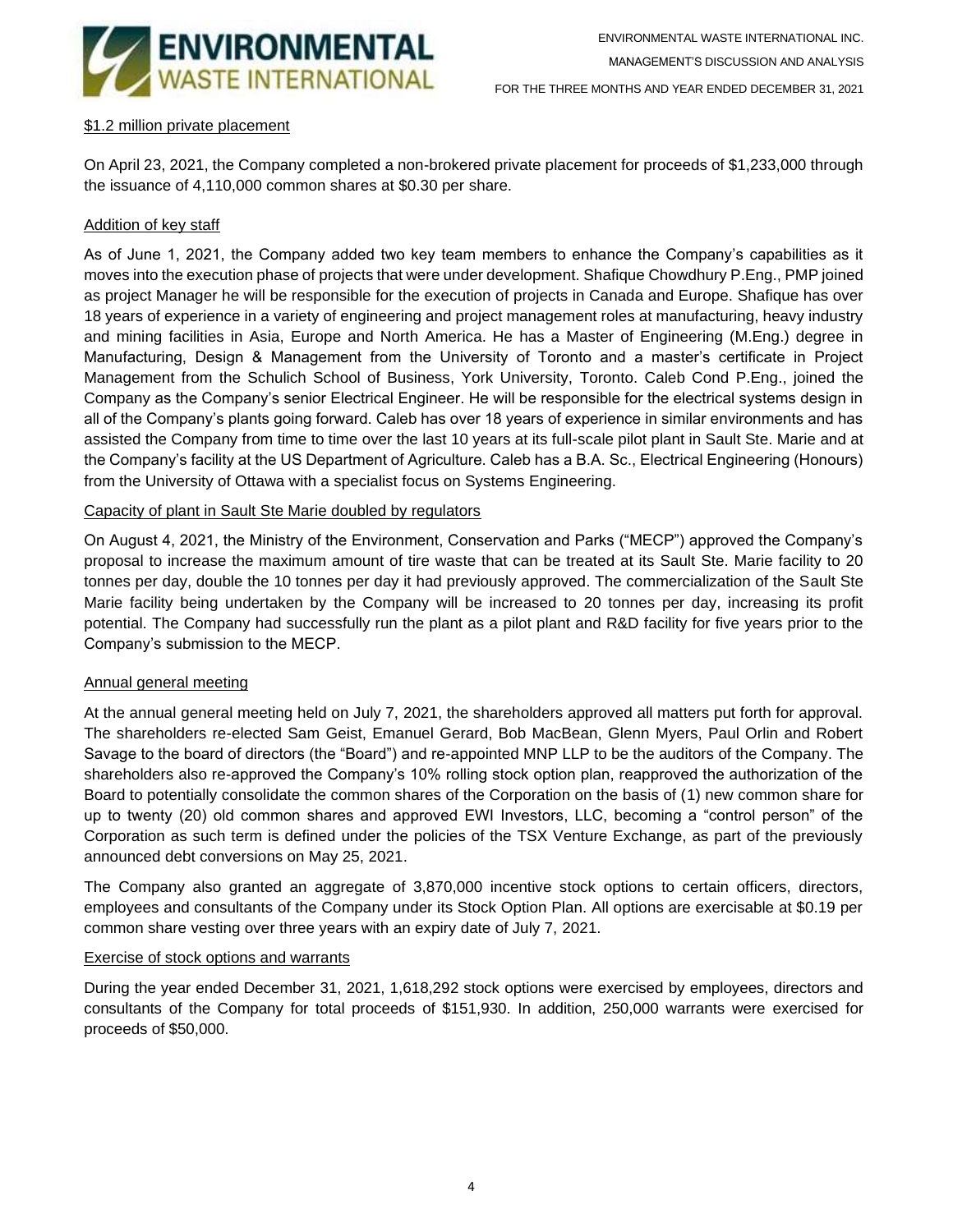

# **Financial Highlights**

## Net loss and comprehensive loss

During the year ended December 31, 2021 the Company reported a net loss of (\$1,314,921) compared with a net loss of (\$2,417,204) during the year ended December 31, 2020. Of this loss, (\$1,273,473) is attributable to the parent and (\$41,448) is attributable to non-controlling interests. Included in these results in 2021 is a non-cash accounting gain for the change in valuation of a derivative liability of \$667,081 (2020 – loss of \$627,502) and two additional non cash amounts including gain on settlement of debt of \$249,848 (2020 - \$nil) and loss on modification of term loan of (\$35,563) (2020 – gain of \$40,284). Without these non-cash accounting items, the loss for the year in 2021 is (\$2,196,287) which compares to (\$1,829,986) in 2020.

## Operating loss

Operating loss for the year ended December 31, 2021 was (\$1,956,963) compared to (\$1,494,508) in 2020. The increase in operating loss is attributable to higher technology development expenses and selling, general and administration expenses as the Company hired new engineers and incurred additional business development and professional fees as it focused efforts on the upgrade and commercialization of the Sault Ste Marie plant.

#### Settlement of debt

On May 24, 2021 the Company entered into two debt conversion agreements with related parties to settle the promissory note payable and a portion of the deferred compensation liability. These debt conversions provided for an aggregate of \$1,264,275 of the Company's outstanding debts to be settled through the issuance of common shares. \$162,500 of deferred compensation liability was converted into 677,083 shares and 4,590,729 common shares were issued upon conversion of \$1,101,775 promissory note payable.

A gain of \$249,848 was recorded which includes a gain of \$229,536 on the settlement of the promissory note. The agreed settlement amount was based on a share price of \$0.24 on May 24, 2021, whereas the share price on the final settlement date of July 7, 2021 was \$0.19 resulting in a gain. Similarly, a gain of \$20,312 resulted from the agreement to settle a portion of the deferred compensation liability.

#### Working capital

The Company's working capital deficiency at December 31, 2021 was (\$2,803,045) compared to \$(3,827,527) at December 31, 2020. Included in the current working capital deficit for both 2021 and 2020 is a term loan of \$2,362,627 (2020 - \$2,230,344). The company is currently in the process of discussing new payment terms with the NOHFC for this term loan, but did not make the payments as stipulated in the latest amendment to the agreement, and therefore the loan is disclosed as current as it is technically in breach. During 2021 the promissory note of \$1,101,775 was converted to common shares of the company which explains the decrease in working capital deficiency.

#### Cash used in operating activities

During the year ended December 31, 20201, the Company used \$1,612,712 of cash for operating activities, compared to \$ 1,288,855 in 2020. The increase in cash used can be explained by higher costs in technology development as the Company hired more engineers, and spent third party costs on design and engineering for the TR system project as well as other projects in the sales funnel. In addition, the company incurred higher legal and accounting fees in 2021 to support both the current and future financing activities.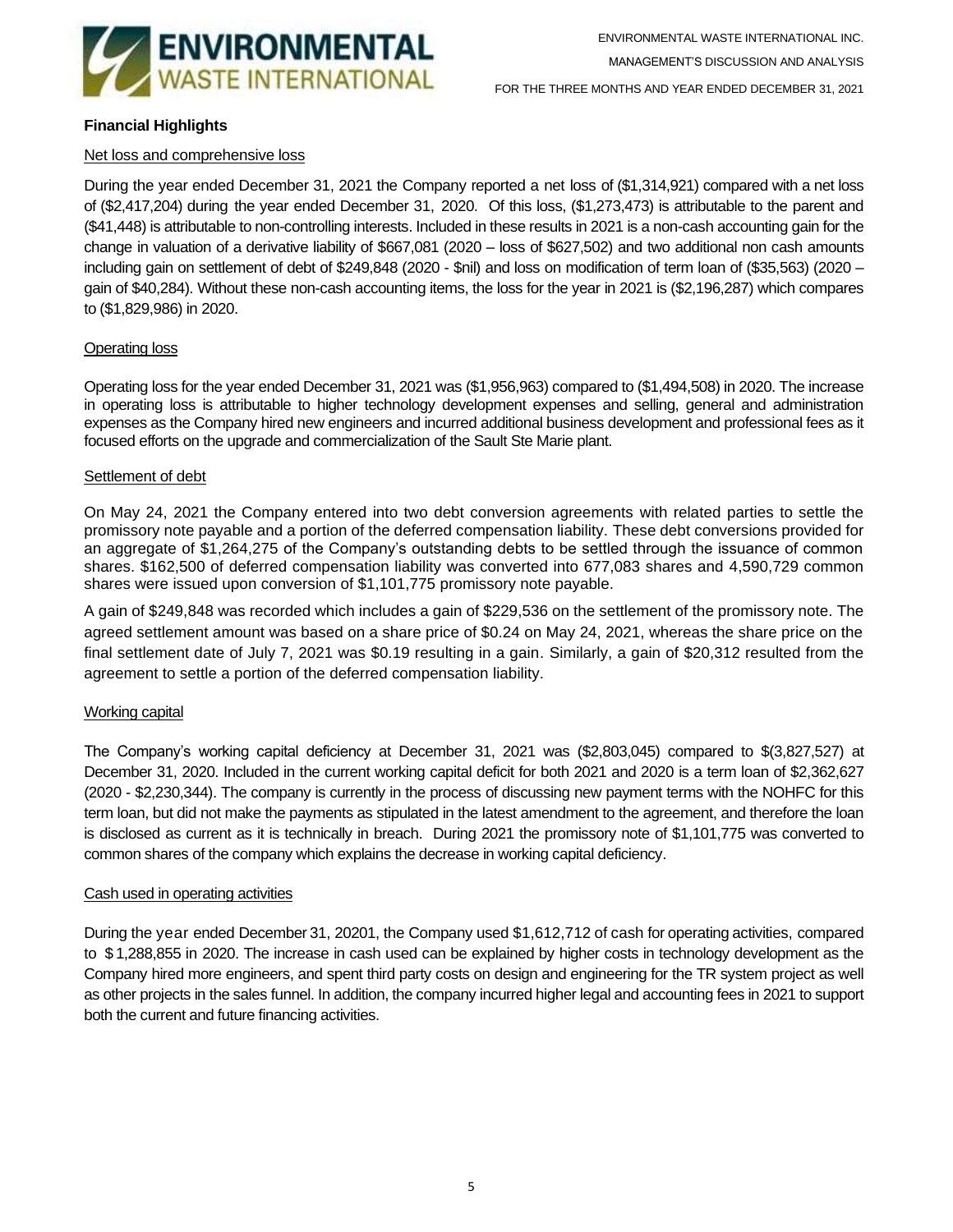

## Cash used in investing activities

In 2021, the Company invested \$1,095,029 (2020 - \$Nil) as construction in progress included in property and equipment. No depreciation expense has not been recorded and will commence when the plant is in use and commissioned. These expenditures pertain to the design and engineering costs directly associated with the project to upgrade the plant in Sault Ste. Marie. The commercialization of the Sault Ste Marie facility being undertaken by the Company began in early 2021.

### Cash provided by financing activities

While focusing on sales efforts, Management continues to actively pursue additional funds on an interim and longterm basis. The Company has been successful in the past several years, raising proceeds through private placements and debt. In the first quarter of the year, the Company received an additional \$40,000 by way of government CEBA loans payable. In March and April 2021 Ellsin received \$1,000,000 investment pursuant to with an agreement announced on March 22, 2021.On April 23, 2021, the Company completed a non-brokered private placement for proceeds of \$1,233,000 through the issuance of 4,110,000 common shares at \$0.30 per share.In 2021 an aggregate of 1,618,291 stock options were exercised, raising \$151,930 cash for the Company as well as 250,000 warrants were exercised raising \$50,000.

Subsequent to year end, Company completed another private placement for \$825,000. (see subsequent events section)

## *SELECTEDFINANCIALINFORMATION*

The following table sets out selected information for the three most recently completed financials years and have been prepared in accordance with International Financial Reporting Standards.

| (Audited)                                             | 2021          | 2020        | 2019        |
|-------------------------------------------------------|---------------|-------------|-------------|
|                                                       | \$            | \$          | \$          |
| Net loss                                              | (1,314,921)   | (2,417,204) | (2,771,546) |
| Net loss per share                                    | (0.01)        | (0.02)      | (0.02)      |
| Weighted average number of shares outstanding - basic | 253,961,717   | 225,392,179 | 183,538,872 |
| Total assets                                          | 2,665,553     | 1,948,979   | 2,228,496   |
| Working capital deficiency                            | (2,803,045)   | (3,070,232) | (1,854,983) |
| Shareholders' deficiency - parent                     | (2, 295, 567) | (3,797,430) | (5,221,122) |
| Non-controlling interests                             | 958,552       |             |             |
| Total sharehodlers' deficiency                        | (1, 337, 015) | (3,797,430) | (5,221,122) |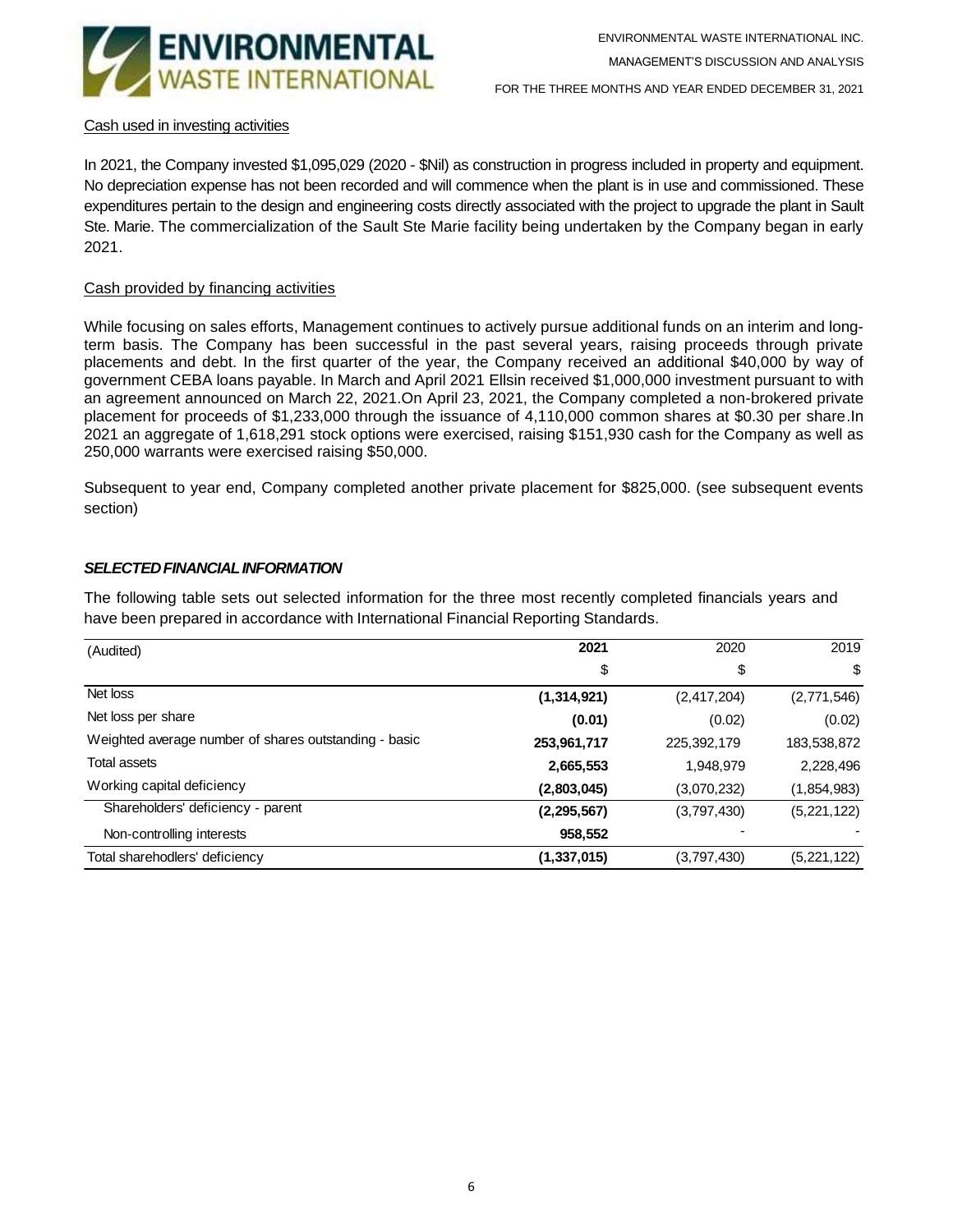

MANAGEMENT'S DISCUSSION AND ANALYSIS

FOR THE THREE MONTHS AND YEAR ENDED DECEMBER 31, 2021

# *DISCUSSIONOFRESULTS*

The following table summarizes the Company's operating results for the three months and year ended December 31, 2021 and 2020.

| (Unaudited)                                        | Three months ended December 31 |            | Year ended December 31 |               |  |
|----------------------------------------------------|--------------------------------|------------|------------------------|---------------|--|
|                                                    | 2021                           | 2020       | 2021                   | 2020          |  |
|                                                    | \$                             | \$         | \$                     | \$            |  |
| <b>Revenues</b>                                    | 30,000                         | 23,818     | 112,489                | 113,368       |  |
| <b>Expenses</b>                                    |                                |            |                        |               |  |
| Development, operating and administration          | 114,621                        | 225,577    | 1,610,304              | 1,332,568     |  |
| Stock based compensation                           | 140,262                        | 35,849     | 343,342                | 158,616       |  |
| Depreciation and amortization                      | 71,021                         | 29,059     | 115,806                | 116,692       |  |
|                                                    | 325,904                        | 290,485    | 2,069,452              | 1,607,876     |  |
| <b>Operating loss</b>                              | (295,904)                      | (266,667)  | (1,956,963)            | (1,494,508)   |  |
| Other income (expenses)                            |                                |            |                        |               |  |
| Gain on recognition of interest free loans         | (6, 254)                       | 16,699     |                        | 16,699        |  |
| Finance costs                                      | (47, 645)                      | (64, 196)  | (213, 867)             | (364, 178)    |  |
| Foreign exchange gain (loss)                       | (17)                           | (8,273)    | (25, 458)              | 15,006        |  |
| Loss on termination of lease                       |                                | (3,005)    |                        | (3,005)       |  |
| Gain on settlement of debt                         |                                |            | 249,848                |               |  |
| Gain (loss) on modification of term loan           |                                | 40,284     | (35, 563)              | 40,284        |  |
| Gain (loss) on change in fair value of derivative  | 95,040                         | (73, 556)  | 667,081                | (627, 502)    |  |
| Net loss                                           | (254,780)                      | (358,714)  | (1,314,921)            | (2, 417, 204) |  |
| Net loss attributable to parent                    | (243, 238)                     | (358, 714) | (1, 273, 473)          | (2, 417, 204) |  |
| Net loss attributable to non-controlling interests | (11, 541)                      |            | (41, 448)              |               |  |

## **Year ended December 31, 2021 and 2020**

The Company receives **revenues** from a maintenance contract and an extended warranty contract with a client in the US. During the year ended December 31, 2021, revenues of \$112,489 compared to \$113,368 in 2020. The decrease of \$879 is explained by four less months of warranty revenues as the five year contract ended on August 31, 2021, partially offset by revenues of \$30,000 related to fees for engineering development services.

*Development, operating and administration expenses include all costs relating to technology development, selling, general and administration and* expenses of maintaining the plant in Sault Ste Marie such. Total expenses in 2021 were \$1,610,304 which compared to \$1,332,568. The increase of \$277,736 year over year can be explained by higher salaries due to the hiring of more engineers during the year, and higher professional fees including legal, business development fees and consulting fees to support the operation as it moves into the commercialization phase of business. Legal and accounting fees were higher in 2021 compared to 2021 and included costs to prepare the ATM prospectus which was filed during the year.

*Stock-based compensation expense* of \$343,342 in 2021 was higher than \$158,616 in 2020. The increase can be explained by the granting of 3,870,000 stock options on July 7, 2021 at an exercise price of \$0.19 and 400,000 options granted on June 1, 2021 at \$0.26. The value of these options was high due to the higher stock price in June and July which resulted in higher expenses in 2021, as the expense is incurred over a three year period when the options vest. This compared to 3,905,000 stock options granted at the same time in 2020 with a lower stock price of \$0.05 leading to a lower value and expense last year.

*Depreciation and amortization* totaling \$115,806 in the year ended December 31, 2021 was comparable to \$116,692 in 2020. The Company records depreciation on its property, plant and equipment, as well as amortization of the right-of-use lease asset.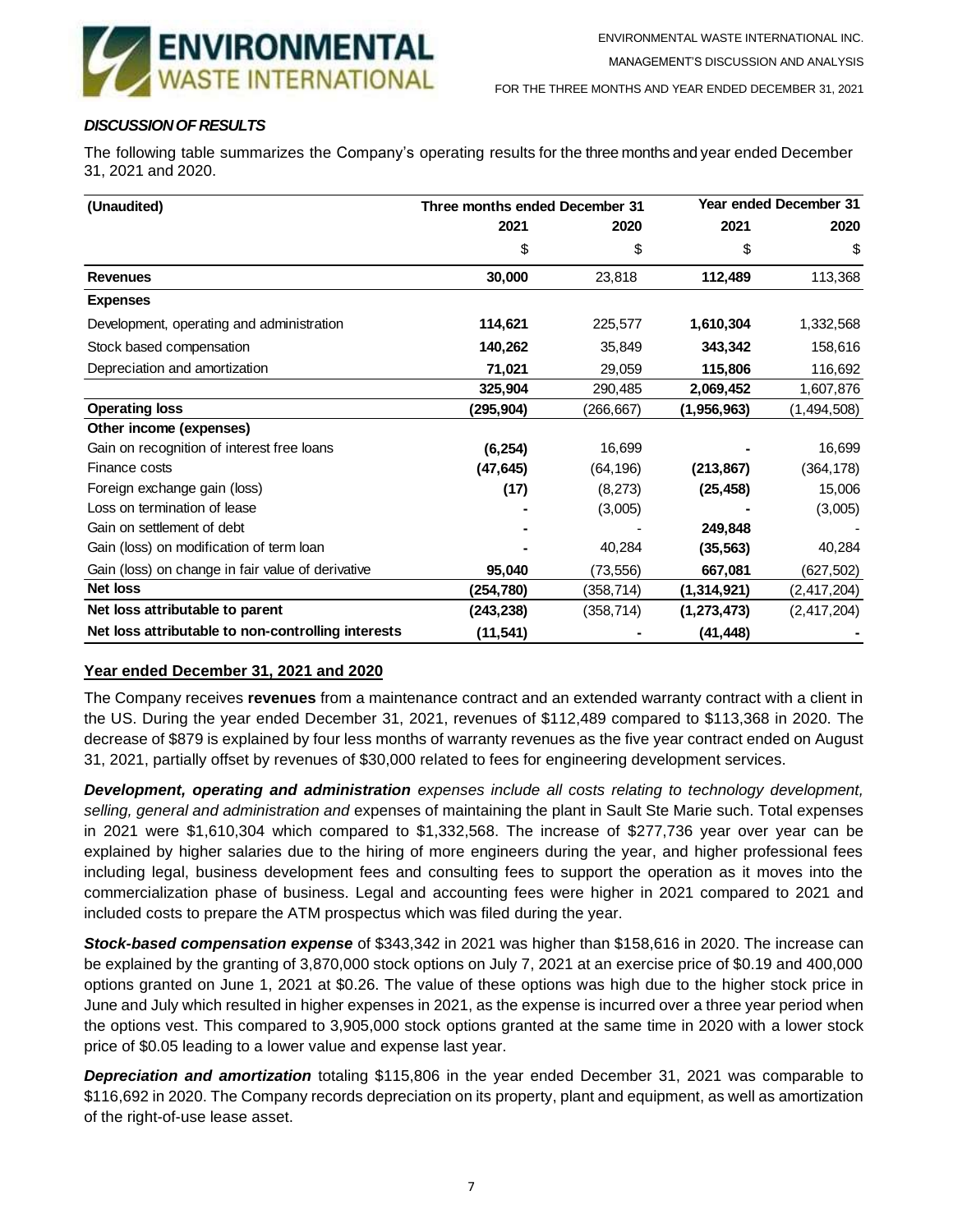**ENVIRONMENTAL WASTE INTERNATIONAL** 

FOR THE THREE MONTHS AND YEAR ENDED DECEMBER 31, 2021

*Operating loss* of (\$1,956,963) in 2021 compares to an operating loss of (\$1,494,508) in 2020. The higher operating loss in 2021 of \$476,851 is due to higher development, operating and administration costs as explained above, as well as higher stock compensation expenses in 2021.

*Finance costs* during 2021 of \$213,867 were lower than \$364,178 in 2020 due to a reduction in interest and accretion expense on the convertible loan which was converted into common shares at the end of 2020 as well as lower interest on the promissory note payable that was converted to equity on May 24, 2021.

*Foreign exchange loss* of (\$25,458) in 2021 compared to a gain of \$15,006 in 2020. Foreign exchange is based on the conversion of \$US cash to \$CAD cash at a rate on the date of conversion and the loss in 2021 is a result of the strengthening Canadian dollar.

**Gain on settlement of debt** of \$249,848 in 2021 includes a gain of \$229,536 on the settlement of a promissory note on by way of issuance of 4,590,729 common shares of the Company. The agreed settlement amount was based on a share price of \$0.24 on May 24, 2021, whereas the share price on the final settlement date of July 7, 2021 was \$0.19 resulting in a gain. In addition, a gain of \$20,312 resulted from the Company entering into a debt conversion agreement to settle a portion of the deferred compensation liability. This debt conversion provided for an aggregate of \$162,500 of the deferred compensation liability to be settled through the issuance of 677,083 common shares at an agreed upon price of \$0.24. The actual debt was settled at a price of \$0.21 resulting in a gain of \$20,312

**Gain (loss) on modification of term loan** was a loss of \$35,563 in 2021 compared to a gain of \$40,284 in 2020 and is a non cash item representing the result of accounting for modifications or changes to terms of the NOHFC loan outstanding.

*Gain on fair value of derivative* of \$667,081 during 2021, represents the revaluing of the warrants that were attached to the convertible loan which were still outstanding and revalued at December 31, 2021. A gain in 2021 resulted due to the decrease in stock price at December 31, 2021 compared to December 31, 2020 in relation to the exercise price. In 2020, the loss of (\$627,502) related to the change in value of both the convertible loan which was still outstanding at that time as well as the warrants, and resulted in a loss due to an increase in stock price from December 31, 2019 to December 31, 2020.

## **Three months ended December 31, 2021 and 2020**

The Company receives *revenues* from a maintenance contract and an extended warranty contract with a client in the US. This contract ended on August 31, 2021. During the three months ended December 31, 2021, revenues of \$30,000 related to fees for engineering development services which compared to \$23,818 of maintenance revenues in Q4, 2020.

*Development, operating and administration expenses include all costs relating to technology development, selling, general and administration and* costs of maintaining the plant in Sault Ste Marie. Costs in Q4 2021 were \$114,621 compared to \$225,577 in Q4, 2020. The decrease of \$96,651 is primarily the result of the capitalization of third-party engineering and design fees and direct engineering salaries to construction in progress that are directly attributable to the Sault Ste Marie upgrade project, whereas all technology costs and salaries were expensed in Q4 2020.

*Stock-based compensation expense* of \$140,262 in Q4 2021 was higher than \$35,849 in Q4 2020. The Company granted 3,870,000 stock options on July 7, 2021 at an exercise price of \$0.19. The value of these options was high due to the higher stock price in June and July 2021 which resulted in higher expenses in Q4 2021, as the expense is incurred over the three year period that the options vest. This compared to 3,905,000 stock options granted at the same time in 2020 with a lower stock price of \$0.05 leading to a lower value and expense in Q4 2020.

*Depreciation and amortization* totaling \$71,021 in Q4, 2021 was higher than \$29,068 in Q4, 2020. This increase of \$41,953 is explained by the fact that the Company did not record depreciation for the assets in Ellsin from March 22 to September 30, 2021 when it was reporting Ellsin's business as discontinued operations and the assets were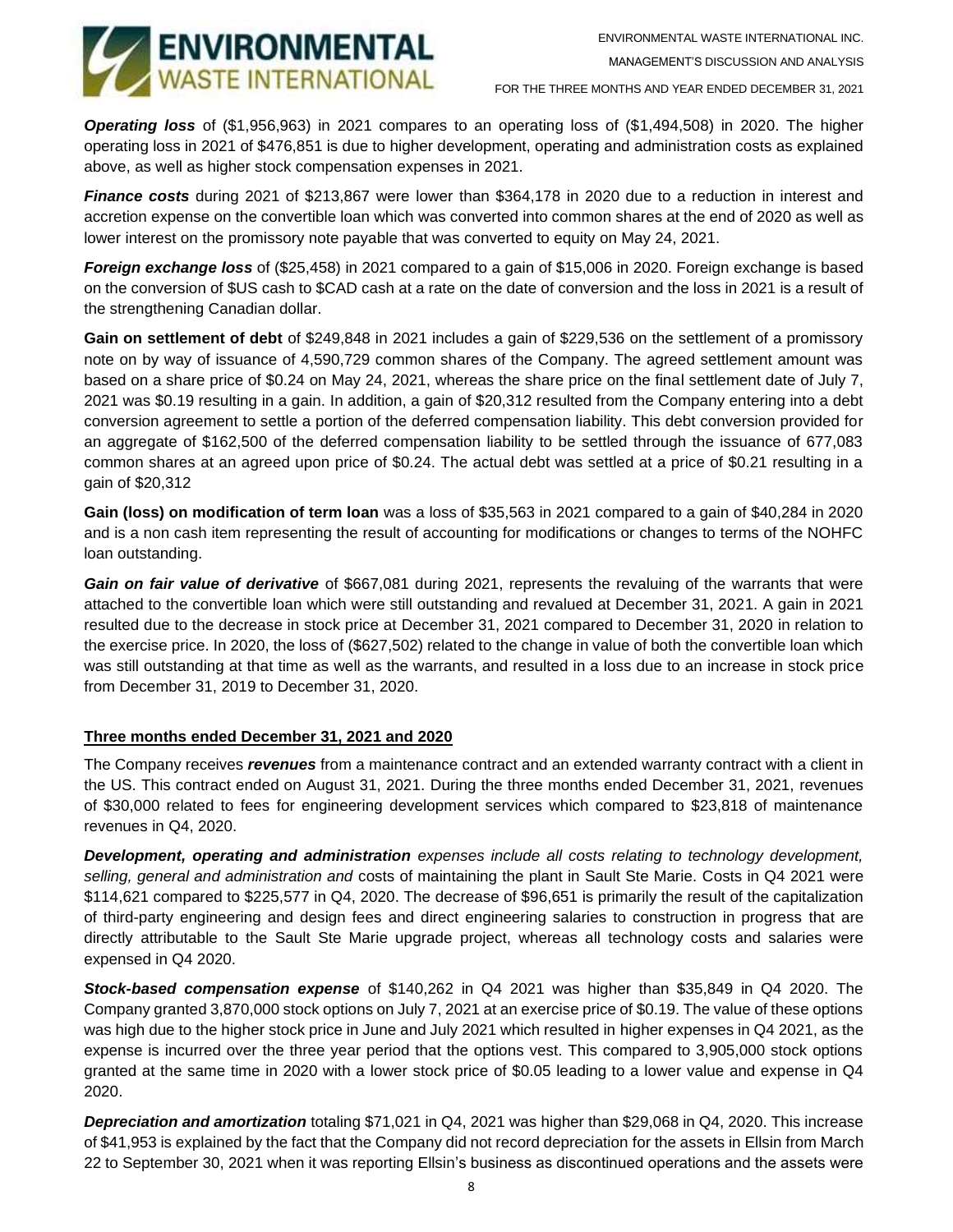

held for sale. At December 31, 2021 for annual reporting purposes discontinued operations accounting was reversed due to a change in circumstances. An adjustment to record a catch up for depreciation for the period March 23, 2021 to December 31, 2021 in Q4, 2021 resulted.

*Operating loss* of (\$295,904) in the three months ended December 31, 2021 was slightly higher than the operating loss of (\$266,667) during the same period in 2020. The higher operating loss of \$29,237 in Q4 2021 is due higher stock compensation expense and depreciation and amortization partially offset by lower development, operating and administration costs as well as slightly higher revenues.

*Finance costs* in Q4 2021 of \$47,645 were lower than \$64,196 in Q4 2020 primarily due to no interest expense on the convertible loan and promissory note which were both converted to equity prior to Q3 2021 as well as no accretion expense on the convertible loan. In addition, interest on deferred compensation expense was lower due to a portion of the debt being converted to equity on May 24, 2021. These liabilities all had a full quarter of interest expense in Q4 2020.

*Foreign exchange loss* of (\$17) in Q4 2021 compared to a loss of (\$8,273) in Q4 2020. Foreign exchange is based on the conversion of \$US cash to \$CAD cash at a rate on the date of conversion and fluctuates depending on the change in exchange rates.

*Gain (loss) on fair value of derivative* of \$95,040 gain in Q4 2021 compared to a loss of (\$73,556) in Q4 2020. The gain in Q4 2021 represents the revaluing of the warrants attached to the former convertible debt at December 30, 2021 and is explained by the decrease in stock price from September 30, 2021 to December 31, 2021 compared to the exercise price. The loss of (\$73,556) in Q4 2020 resulted from the change in value of the warrants at December 31, 2020, and resulted due to the increase in stock price at December 31, 2020 compared to September 30, 2020 in relation to the exercise price and the value conferred on the holder of the warrants.

*Net loss* of (\$254,780) in the three months ended December 31, 2021 compared to (\$358,714) in the three months ended December 31, 2020. Included in Q4 2021 was a non cash gain of \$95,040 compared to a loss of (\$73,556) in Q4 2020 resulting from the change in fair value of derivative liability. In addition, in Q4 2020 there was a non cash gain of \$40,284. Without these non-cash items, net loss in Q4 2021 would be (\$369,820) compared to a loss of (\$325,442) in Q4 2020 which can be explained similar to the explanation for operating loss variance in the quarter above.

## **QUARTERLY FINANCIAL INFORMATION**

|                                                                |           | December 31, September 30, | <b>June 30.</b> |           |           | March 31, December 31, September 30, | <b>June 30.</b> | March 31, |
|----------------------------------------------------------------|-----------|----------------------------|-----------------|-----------|-----------|--------------------------------------|-----------------|-----------|
| (Unaudited)                                                    | 2021      | 2021                       | 2021            | 2021      | 2020      | 2020                                 | 2020            | 2020      |
| Net income (loss) \$                                           | (254,780) | (56.025)                   | (365.092)       | (639.024) | (358.714) | (2,091,277)                          | (674.099)       | 706,886   |
| Income (loss) per share \$                                     | 0.000     | 0.000                      | (0.001)         | (0.002)   | (0.001)   | (0.009)                              | (0.003)         | 0.003     |
| Weighted average number of<br>common shares outstanding (000s) | 258.419   | 258.046                    | 251.646         | 247.572   | 246.434   | 225.987                              | 214.424         | 214,356   |

The following table sets out the quarterly results for the most recently completed eight quarters:

## *LIQUIDITYAND CAPITALRESOURCES*

 As outlined in the outlook and growth strategy discussion, the Company has been successful at raising financing as needed over the year through private placements and the issuance of new debt. Management has also repaid old debt and restructured debt terms as well as converted debt into common shares, based on cashflow needs. During 2021, proceeds were received through the exercise of stock options and warrants as well.

During the year ended December 31, 2021, and to the date of this MDA:

- The Company received \$40,000 of additional proceeds from the CEBA loan program;
- The Company benefited from \$63,886 (2020- \$113,910) in COVID-19 subsidies from the Canada Emergency Wage Subsidy (CEWS) program and \$60,498 (2020 - \$nil) in the Canada Emergency Rent Subsidy (CERS) program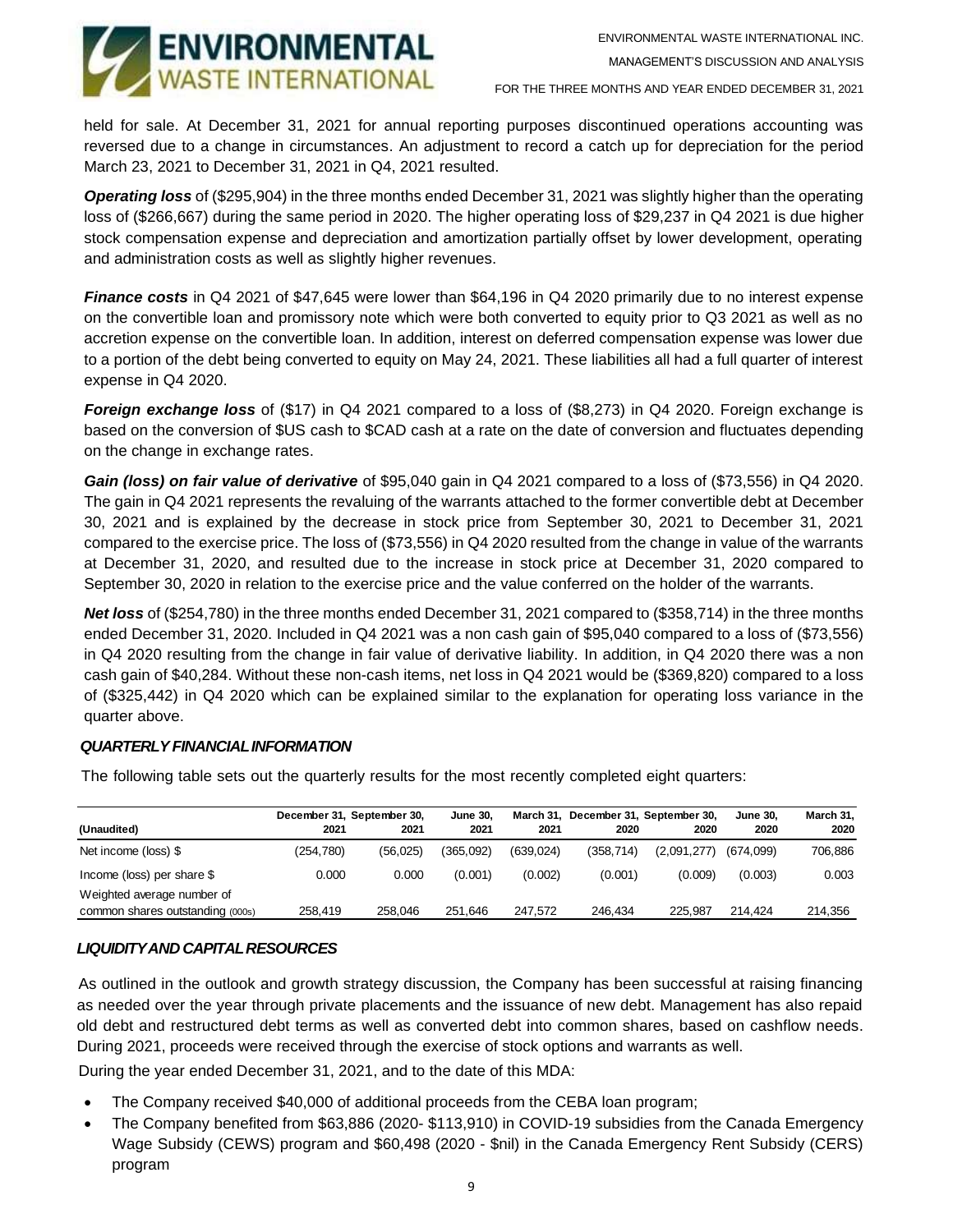

- Ellsin received a \$1,000,000 investment from a third party in two tranches in March and April 2021.
- On April 23, 2021, the Company completed a non-brokered private placement for proceeds of \$1,233,000 through the issuance of 4,110,000 common shares at \$0.30 per share.
- Proceeds of \$151,930 were received through the exercise of stock options by employees, directors and consultants; and \$50,000 through the exercise of warrants;
- On May 24, 2021, \$1,264,275 of total debt was agreed to be converted into common shares of the Company.
- On June 22, 2021 the Company filed a preliminary short form base shelf prospectus with the securities regulatory authorities to qualify for the distribution of common shares, warrants, subscription receipts, debt securities, and units. On September 17, 2021, the Company filed an amended and restated preliminary short form base shelf prospectus.
- Subsequent to year end the Company raised proceeds of \$825,000 through a private placement. (see subsequent events)

## **Cash used in operating activities**

The Company had cash of \$297,235 at December 31, 2021, compared to \$619,721 at December 31, 2020. The company used \$1,612,712 of cash in operating activities during 2021 compared to \$1,288,855 in 2020. The increase of \$323,857 is explained by higher salaries due to the hiring of more engineers during the year, and higher professional fees including legal, business development fees and consulting fees to support the business activities in 2021.

## **Cash used in investing activities**

The Company spent \$15,121 on property and equipment in 2021 compared to \$9,185 last year. In 2021 \$1,095,029 total expenditures were incurred for the Sault Ste. Marie plant upgrade that commenced during the year and reported as construction in progress.

## **Cash provided by financing activities**

During the year ended December 31, 2021, cash provided by financing activities was \$2,400,375 compared to \$1,032,170 cash provided during the year ended December 31, 2020. In 2021 the Company received \$40,000 from CEBA loan proceeds, \$151,930 through the exercise of stock options, \$50,000 proceeds through the exercise of warrants, \$1,233,000 proceeds from a private placement and \$1,000,000 investment in Ellsin. These amounts were reduced by a total of \$57,192 lease and mortgage repayments. This compared to 2020 when the Company received \$80,000 from CEBA loans, \$147,832 through the exercise of stock options and \$474,629 proceeds from the issuance of a new mortgage; reduced by a total of \$52,123 lease and mortgage payments and share and debt issue costs.

Working capital deficiency was (\$2,803,045) at December 31, 2021 compared to working capital deficiency of (\$3,827,527) at December 31, 2020. Included in working capital deficit is \$2,362,627 (2020 - \$2,230,344) Ellsin term loan payable to the NOHFC classified as a current liability. Based on the terms of the 5<sup>th</sup> amendment to the loan agreement, interest payments were to commence on August 31, 2021 as well as a lump sum payment for previously accrued and unpaid interest on that date, which were not made, therefore the loan is technically in breach and classified as current. Management continues to have discussions with the NOHFC to re-negotiate these payment terms to better match the financing and commercialization of the Sault Ste Marie plant upgrade. A revised repayment plan is currently being finalized with the NOHFC.

The Company's financial liquidity has been financed through sales of equity, issuance of new debt and government loans, subsidies and tax credits. The Company has been in the development stage and is not cash flow positive. The Company's ongoing ability to remain liquid will depend on a number of factors including EWI's successful commercialization of its TR900 tire recycling project, and the Company's ability to raise capital to fund this project until commercialization. (See "Risks and Uncertainties").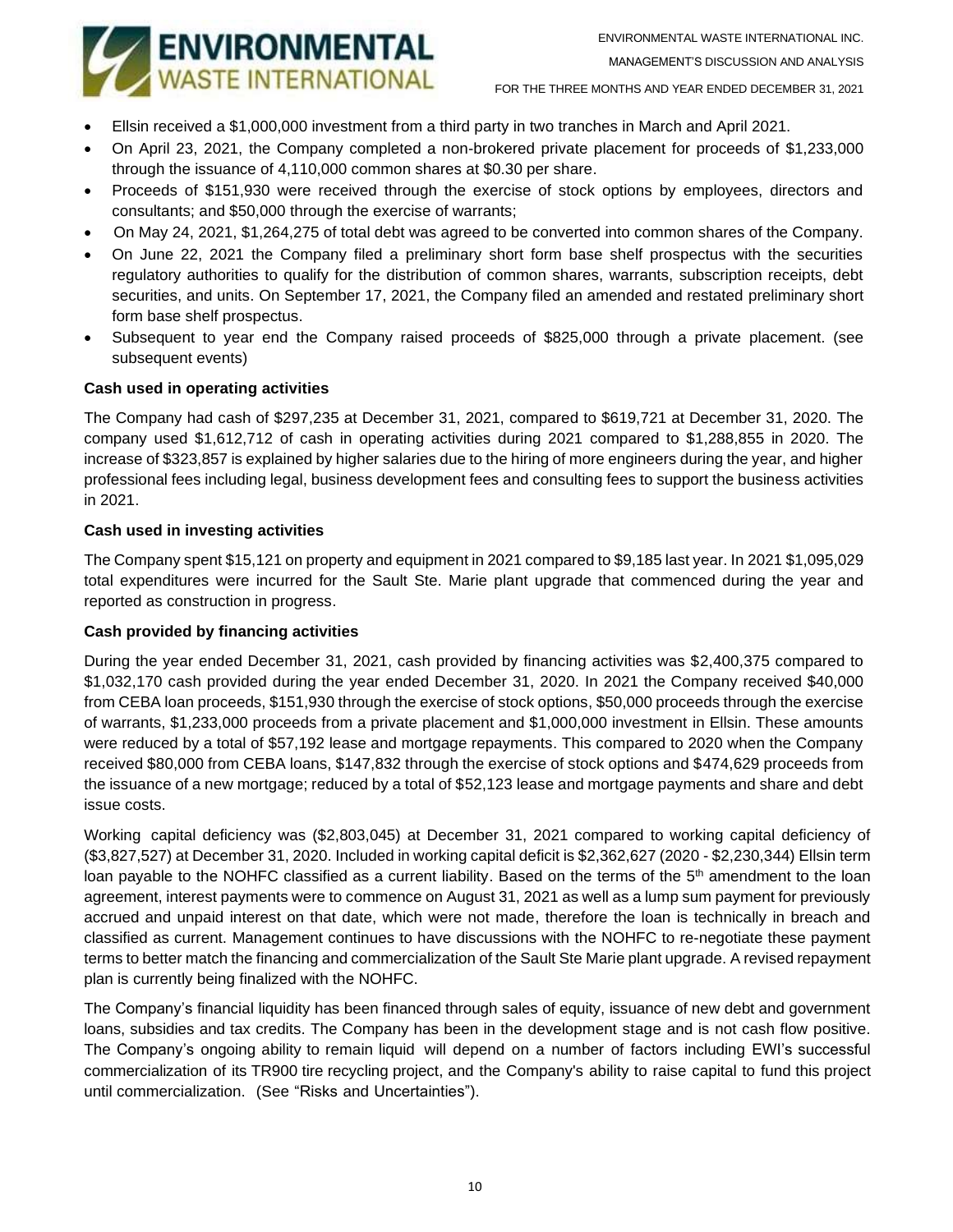

### *PROVISIONS, COMMITMENTS AND CONTINGENCIES*

Except as noted below, the Company does not have any material commitments as at December 31, 2021, or the date of this MD&A.

Under its by-laws, the Company indemnifies its directors/officers, former directors/officers and individuals who have acted at the Company's request to be a director/officer of an entity in which the Company is a shareholder, to the extent permitted by law, against any and all charges, costs, expenses, amounts paid in settlement and damages incurred by the directors and officers as a result of any lawsuit or any judicial, administrative or investigative proceeding in which the directors and officers are sued as a result of their service. Indemnification claims will be subject to any statutory or other legal limitation period. There are no indemnification claims known to the Company at this time. The Company has purchased directors' and officers' liability insurance. No amount has been accrued in these consolidated financial statements with respect to any indemnifications.

During the ordinary course of business activities, the Company may be party to claims and may be contingently liable for litigation. Management believes that adequate provisions have been made in the accounts where required. Although it is not possible to estimate the extent of potential costs and losses, if any, management believes that the ultimate resolution of such contingencies will not have a material adverse effect on the consolidated financial position of the Company.

### European Partnership

On August 25, 2020, the Company announced that is signed an agreement with a European development and investment company to enter into a partnership to develop waste tire recycling plants across Europe. The first project of this partnership will be a TR100 tire recycling plant in Europe which utilizes the Company's reverse polymerization technology. While COVID 19 travel restrictions and a lengthy lead time have detained progress, the parties continue to work together toward the development of a 100 metric ton per day waste tire recycling plant in Nyborg, Denmark.

#### Torreco investment in Ellsin

On March 22, 2021, the Company announced an agreement with Torreco, Inc. for an investment of \$7,000,000 in Ellsin, its subsidiary which owns its plant in Sault Ste. Marie, Ontario, representing 70% of Ellsin. Torreco has funded \$1 million to date, and now owns 10% of Ellsin. Torreco is currently in breach of this agreement by not having advanced the remaining funds. The Company continues to move forward with the upgrade and commercialization of the Sault Ste. Marie plant and is seeking alternate financing solutions to fund this project. (see subsequent events section)

*Note: The Company reported its interim financial results for Q1, Q2 and Q3 2021 according to the IFRS 5 requirement that discontinued operations be presented separately. Management reclassified the assets and liabilities of Ellsin as held for sale and included the results of Ellsin as discontinued operations due to the plan to divest 70% of Ellsin to Torreco. For annual reporting for the year ended December 31, 2021, due the change in circumstances and failure of Torecco to advance the remaining funds, discontinued operations accounting was reversed. The 10% interest in Ellsin held by Torreco is disclosed as non-controlling interests in the consolidated statements of financial position and statement of loss and comprehensive loss.*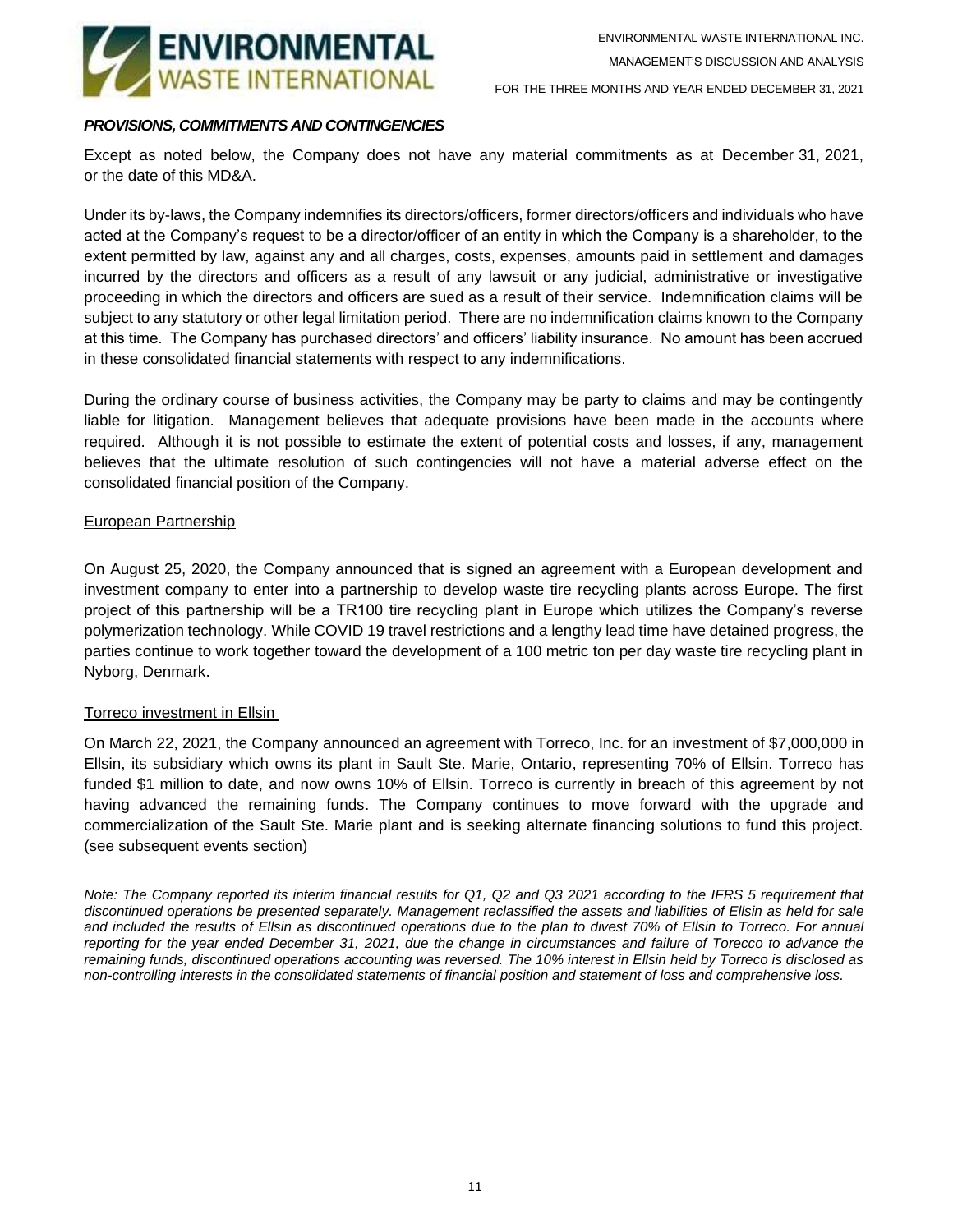

## *MANAGEMENTOFCAPITAL*

The Company's objective when managing capital is to maintain its ability to continue as a going concern for the benefit of shareholders and other stakeholders by balancing cash conservation and prudent investment in its operations in order to further its business objectives. The Company includes equity in its definition of capital. Equity is comprised of share capital, contributed surplus, and deficit. The Company's approach to raising equity has been to raise sufficient capital to fund operating activities, with an objective of minimizing dilution for shareholders. To secure additional capital to pursue its objectives, the Company may raise additional funds through the issuance of equity. The Company's ability to raise equity capital is a function of many factors, including the state of the capital markets, and there is no assurance that capital will be available to the Company when required or on acceptable terms.

There have been no changes with respect to the overall capital management strategy during the year ended December 31, 2021.

### *RELATED PARTYTRANSACTIONS*

During 2021 the Company engaged in transactions in the normal course of operations with the following related parties. All of these transactions have been accounted for at the exchange amount agreed to by the transacting parties as follows

#### **Transactions with related parties other than key management personnel**

During the year ended December 31, 2020, the Company engaged in transactions in the normal course of operations with the following related parties.

- The Company recognized an expense during the year ended December 31, 2021 for interest on a loan to a director of \$23,870 [2020 – \$132,051]. This loan was converted to equity on May 24, 2021 and there was \$nil at December 31, 2021, [2020 - \$77,904] included in loans payable relating to unpaid interest on this loan.
- The Company recognized an expense during the year ended December 31, 2021 for shared based compensation to directors in the amount of \$93,839 [2020 - \$33,948].

#### **Transactions with key management personnel**

- The Company recorded compensation expense during the year ended December 31, 2021 in the amount of \$242,050 [2020 – \$273,000] and share-based compensation in the amount of \$115,625 [2020 – \$70,948] to key management personnel.
- The Company recognized an expense of \$18,132 [2020 \$24,000] during the year ended December 31, 2021 for interest on deferred compensation to a key management person who is also a director.
- Accounts payable as at December 31, 2021, includes \$12,772 [December 31, 2020 \$113,591] related to compensation of a key member of management who is also a director.

#### *FINANCIALINSTRUMENTS*

The Company's principal financial liabilities comprise accounts payable and accrued liabilities and various loans and borrowings. The main purpose of these financial liabilities is to finance the Company's operations. The Company's accounts receivable arose from its operations.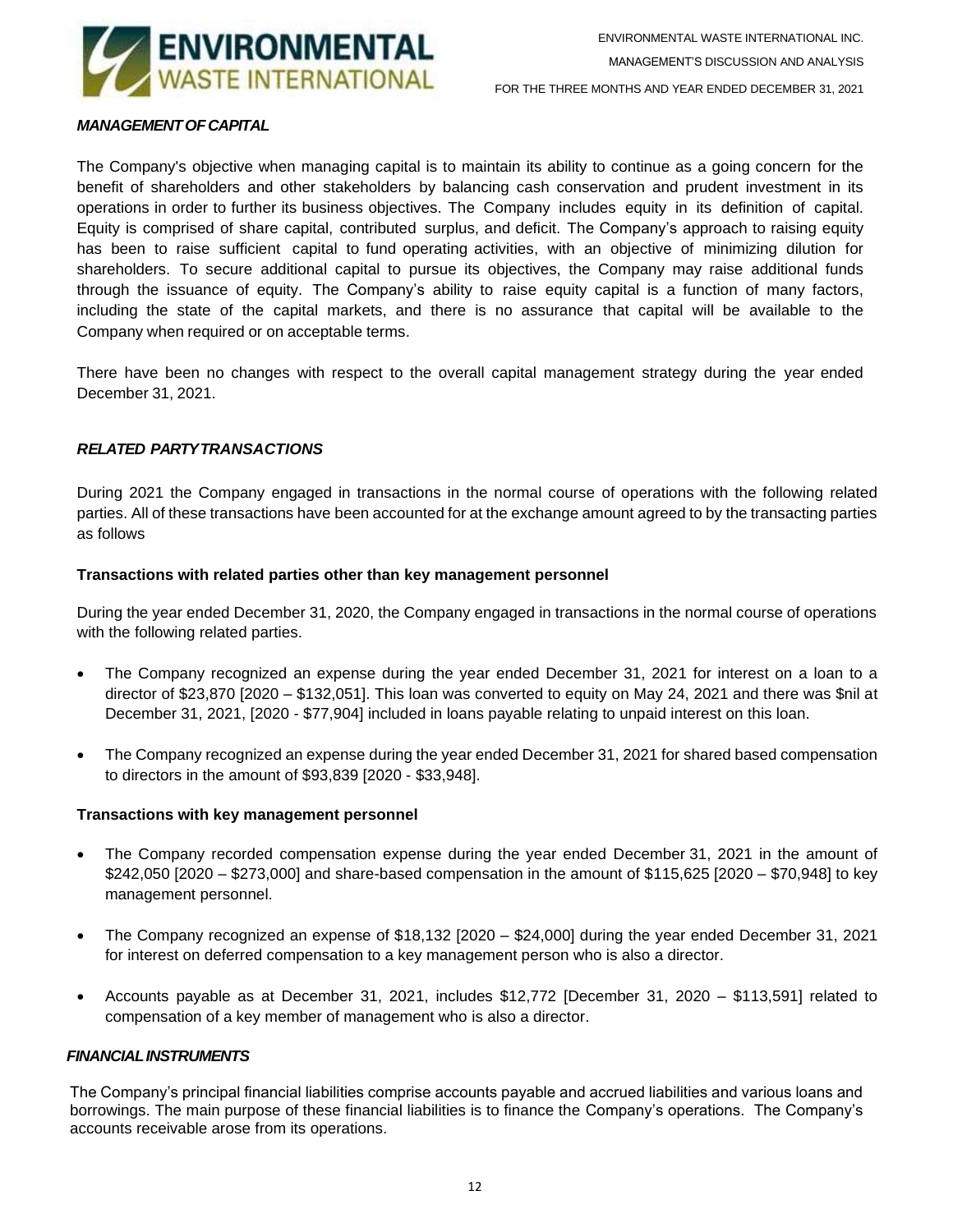

# **Credit risk**

Credit risk is the risk that a counterparty will not meet its obligations under a financial instrument or customer contract leading to a financial loss. The Company is exposed to credit risk from its operating activities [primarily for trade accounts receivable] and from its financing activities, including deposits with banks and financial institutions. Customer credit risk is managed subject to the Company's established policies, procedures and controls relating to customer credit risk management. The requirement for an impairment is analyzed at each reporting date on an individual basis. The maximum exposure to credit risk at the reporting date is the carrying value of trade accounts receivable and cash.

# **Liquidity risk**

Liquidity risk is the risk that the Company will not meet its obligations under its various loans and borrowings. The Company is exposed to liquidity risk from its financing activities, primarily for its various loans and borrowings and accounts payable and accrued liabilities. The Company monitors its risk to a shortage of funds regularly. The Company manages liquidity risk through the management of its capital structure and financial leverage as outlined

## *CRITICALACCOUNTINGESTIMATESAND POLICIES*

The Company's audited consolidated financial statements have been prepared by management in accordance with International Financial Reporting Standards ("IFRS"). Management has made certain estimates and assumptions that affect the reported amount of assets and liabilities. Significant areas requiring the use of management estimates relate to amounts recorded as accrued liabilities, provisions, valuation of stock options and warrants, impairment assessment of intangible assets, measurement of deferred tax assets and the fair value of financial instruments. The significant area requiring the use of management judgment relates to the assessment of going concern uncertainties.

## **Stock options**

As at December 31, 2021 the Company had 13,862,150 {2020 – 11,210,442] stock options outstanding. During 2021 the Company granted 4,270,000 stock options with an average exercise price of \$0.22 to employees, directors and consultants. These options vest over three years and expire in five years.

In 2021 1,618,292 [2020 – 1,548,308] stock options were exercised at prices ranging from \$0.06 to \$0.11 for total proceeds of \$151,930.

In 2020, the Company granted 3,905,000 stock options to directors, officers, employees and consultants with an exercise price of \$0.05 which vest over three years and expire in five years. During the year ended December 31, 2020, 3,935,000 options with an exercise price of \$0.10 expired. In addition, a total of 1,548,308 stock options were exercised at a price ranging from \$0.06 to \$0.11 for total proceeds of \$147,832.

During the year ended December 31, 2021, the fair value of all options was estimated on the date of grant using the Black-Scholes option pricing model with the following assumptions: expected dividend yield of 0% [2020 – 0%]; expected volatility of 115% [2020 – 219%]; risk-free interest rates of 0.95% [2020 – 0.35%]; and an average expected life of five years [2020 – five years]. This resulted in stock-based compensation expense of \$343,342 during the year ended December 31, 2020 [2020 – \$158,616].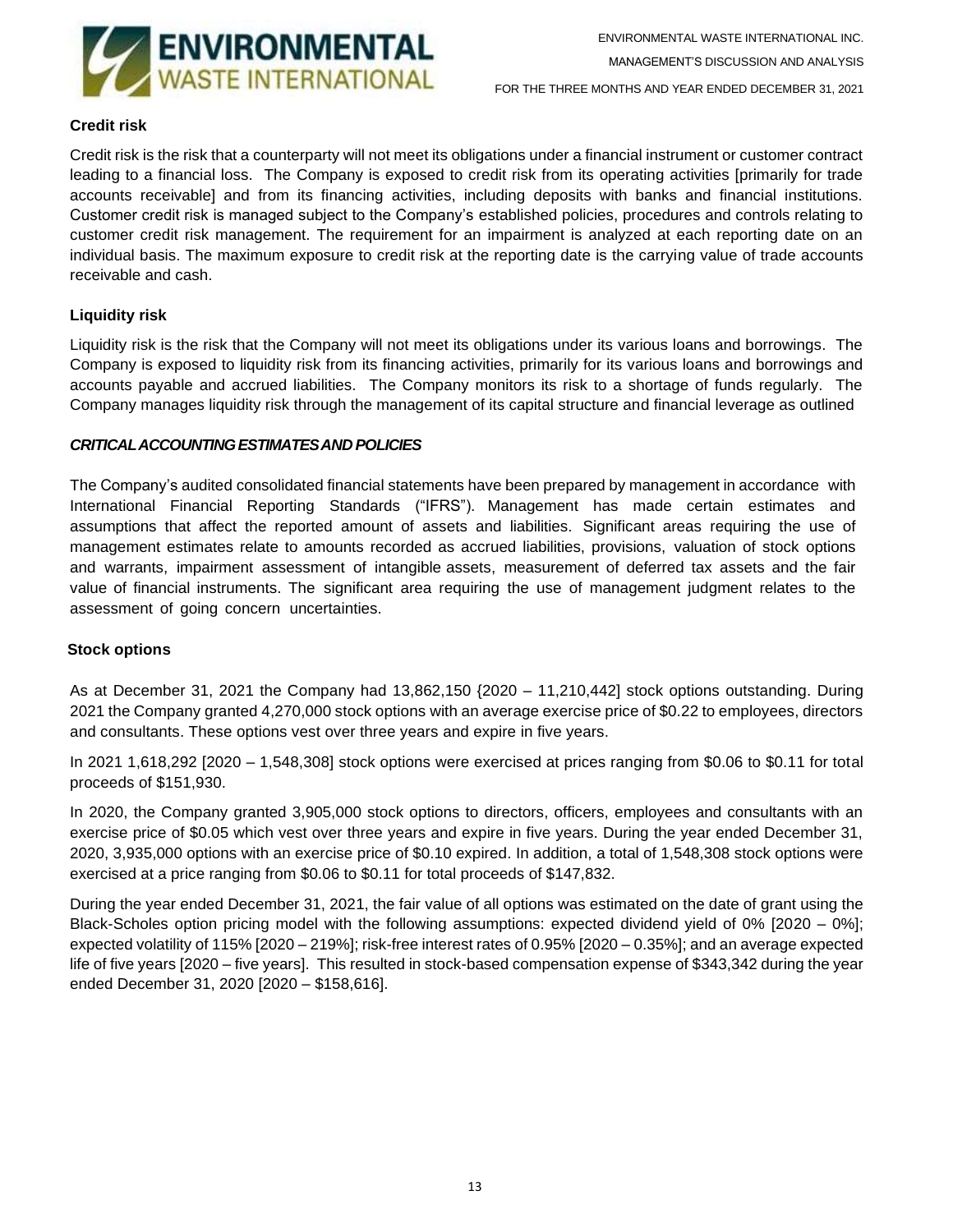

The following tables summarize stock options granted during the years ended December 31, 2021 and 2020:

| <b>Date Granted</b> | <b>Number Granted</b> | <b>Exercise Price</b> | Vestina | <b>Expiry Date</b> |
|---------------------|-----------------------|-----------------------|---------|--------------------|
| June 1, 2021        | 400,000               | \$0.26                | 3 years | June 1, 2026       |
| July 7, 2021        | 3,870,000(1)          | \$0.19                | 3 years | July 7, 2026       |

 All options granted with 3 year vesting above vest 33%, 33% and 34% on each anniversary date from the grant. (1) Includes 2,900,000 granted to directors and officers of the Company.

| Date Granted  | <b>Number Granted</b> | <b>Exercise Price</b> | Vestina | <b>Expiry Date</b> |
|---------------|-----------------------|-----------------------|---------|--------------------|
| June 30, 2020 | 3.905.000(1)          | \$0.05                | 3 years | June 30, 2025      |

All options granted with 3 year vesting above vest 33%, 33% and 34% on each anniversary date from the grant.<br>(1) Jncludes 2,200,000 grapted to directors and officers of the Company. (1) Includes 2,200,000 granted to directors and officers of the Company.

#### **Warrants**

At December 31, 2021, the Company has 26,216,346 [2020 – 26,466,346] warrants outstanding.

The following table summarizes warrants outstanding:

| Date Issued        | Number Issued | <b>Exercise Price</b> | <b>Expiry Date</b> |
|--------------------|---------------|-----------------------|--------------------|
| May 4, 2017        | 3,712,500     | \$0.11                | May 4, 2022        |
| April 30, 2019     | 4.500.000     | \$0.20                | April 30, 2022     |
| September 16, 2019 | 11,850,000    | \$0.20                | September 16,2022  |
| June 30, 2020      | 6,153,846     | \$0.18                | June 30, 2025      |

#### *NEW AND AMENDED STANDARDS AND INTERPRETATIONS*

#### *Amendments to IFRS 3: Definition of a Business*

The amendment to IFRS 3 *Business Combinations* clarifies that to be considered a business, an integrated set of activities and assets must include, at a minimum, an input and a substantive process that, together, significantly contribute to the ability to create output. Furthermore, it clarifies that a business can exist without including all of the inputs and processes needed to create outputs. These amendments had no impact on the consolidated financial statements of the Company, but may impact future periods should the company enter into any business combinations.

#### *IAS 16, Property, Plant and Equipment*

IAS 16 – Property, plant and equipment was amended. The amendments introduce new guidance, such that the proceeds from selling items before the related property, plant and equipment is available for its intended use can no longer be deducted from the cost. Instead, such proceeds are to be recognized in profit or loss, together with the costs of producing those items. The amendments are effective for annual periods beginning on January 1, 2022.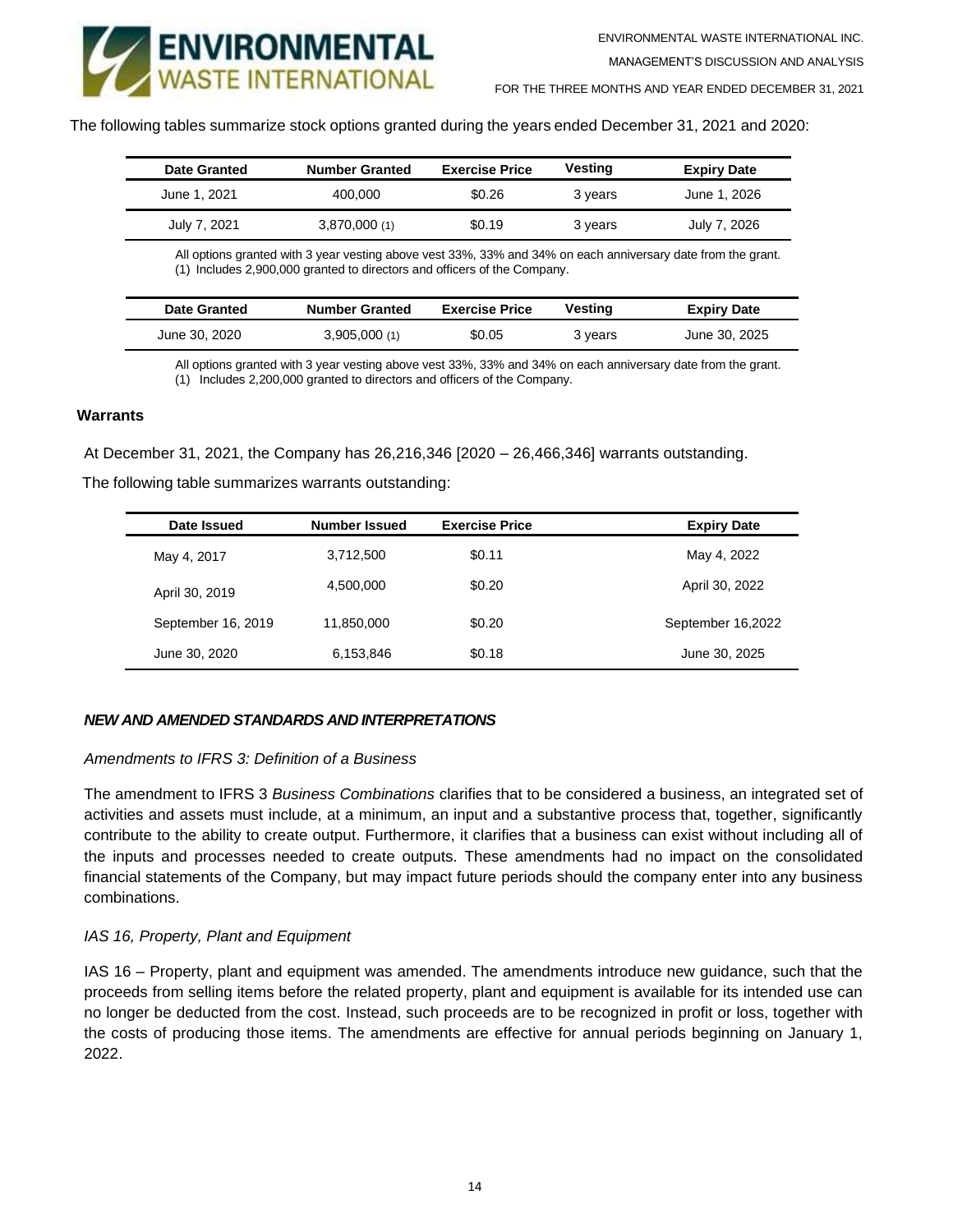

*COVID-19 Related Rent Concessions – Amendment to IFRS Leases*

On May 28, 2020, the IASB issued COVID-19-Relatted Rent Concessions 0 amendment to IFRS 16 Leases. The amendments provide relief to lessees from applying IFRS 16 guidance on lease modification accounting for rent concessions arising as a direct consequence of the COVID-19 pandemic. As a practical expedient, as lessee may elect not to assess whether a COVID-10 related rent concession from a lessor is a lease modification. A lessee that makes this election accounts for any change in lease payments resulting from the COVID-19 related rent concession the same way it would account for the change under IFRS 16, if the change were not a lease modification. The amendment applies to annual reporting years beginning on or after June 1, 2020. Earlier application is permitted. This amendment had no impact on the consolidated financial statements of the Company.

# *IAS 37, Provisions, Contingent Liabilities, and Contingent Assets*

IAS 37 – Provisions, Contingent Liabilities, and Contingent Assets was amended. The amendments clarify that when assessing if a contract is onerous, the cost of fulfilling the contract includes all cots that relate directly to the contract – i.e. a full cost approach. Such costs include both the incremental costs of the contract (i.e. costs a company would avoid if it did not have the contract) and an allocation of other direct costs incurred on activities required to fulfill the contract - e.g. contract management and supervision, or depreciation of equipment used in fulfilling the contract. The amendments are effective for annual periods beginning on January 1, 2022.

## *INTERNAL CONTROLS OVER FINANCIAL REPORTING*

Disclosure controls and procedures within the Company have been designed to provide reasonable assurance that all relevant information is identified to its Chief Executive Officer ("CEO") and Chief Financial Officer ("CFO") and its Audit Committee to ensure appropriate and timely decisions are made regarding public disclosure.

Internal controls over financial reporting have been designed by management, under the supervision of, and with the participation of the Company's CEO and CFO to provide reasonable assurance regarding the reliability of the Company's financial reporting and its preparation of financial statements for external purposes in accordance with IFRS.

The Company will file certifications, signed by the Company's CEO and CFO, with the TSX Venture Exchange. In those filings, the Company's CEO will certify, as required by National Instrument 52-109, the appropriateness of the financial disclosure, the design and effectiveness of the Company's disclosure controls and procedures and the design and effectiveness of internal controls over financial reporting. The Company's CEO and CFO will also certify the appropriateness of the financial disclosures in the Company's interim filings with securities regulators. In those interim filings, the Company's CEO and CFO will also certify the design of the Company's disclosure controls and procedures and the design of internal controls over financial reporting.

The Company's Audit Committee reviewed this MD&A and the consolidated financial statements and the Company's Board of Directors approved these documents prior to their release.

## **Management's Report**

Management, under the supervision of and with the participation of the Company's CEO and CFO, evaluated the effectiveness of the Company's disclosure controls and procedures (as defined under National Instrument 52-109) and the Company's internal controls over financial reporting (as defined under National Instrument 52-109). Based on that evaluation, management and the CEO and CFO have concluded that, as at December 31, 2021, the Company's internal controls were adequate.

## **Management Responsibility for Financial Reporting**

The Company's December 31, 2021 audited consolidated financial statements have been prepared by management in accordance with IFRS, and have been approved by the Board of Directors. The integrity and objectivity of these consolidated financial statements are the responsibility of management. In addition,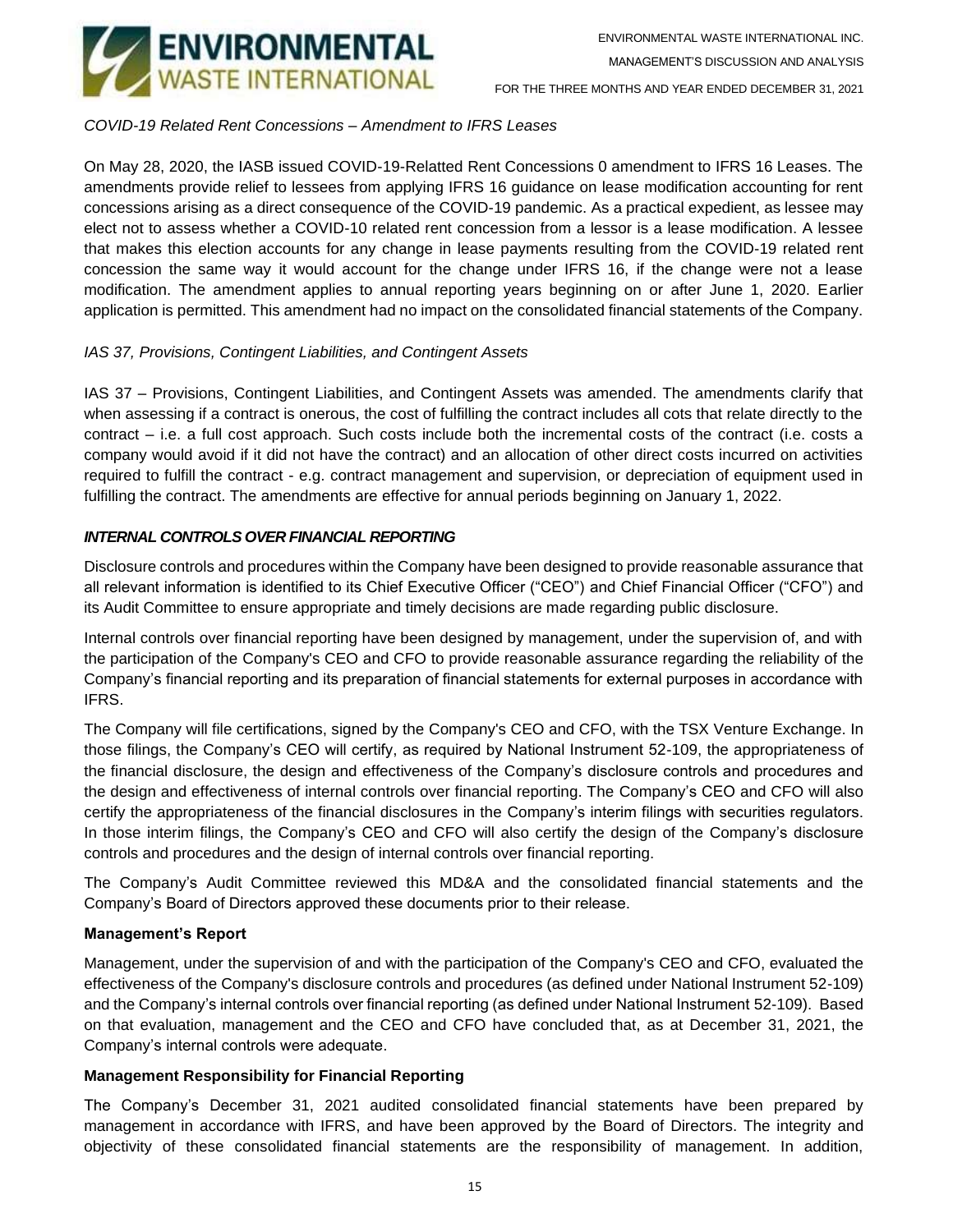ENVIRONMENTAL WASTE INTERNATIONAL INC. MANAGEMENT'S DISCUSSION AND ANALYSIS



FOR THE THREE MONTHS AND YEAR ENDED DECEMBER 31, 2021

management is responsible for ensuring that this information is consistent, where appropriate, with the information contained in the consolidated financial statements.

EWI maintains a system of internal accounting and administrative controls to provide reasonable assurance that the financial information is relevant, reliable and accurate and that the Company's assets are appropriately accounted for and adequately safeguarded. The consolidated financial statements may contain certain amounts based on estimates and judgments.

The Board of Directors is responsible for ensuring that management fulfills its responsibilities for financial reporting and internal control. The Board carries out this responsibility principally through its Audit Committee. The Audit Committee has at least one financial expert, and none of its members are involved in the daily operations of the Company. The Audit Committee meets periodically with management and the external auditor to discuss internal controls over financial reporting and auditing matters.

The Audit Committee reports to the Board for approval of the consolidated financial statements as well as to shareholders for the reappointment of the external auditors.

For reference purposes, please refer to the December 31, 2021 year-end financial statements, which have been audited on behalf of the shareholders by MNP, LLP Chartered Professional Accountants, Licensed Public Accountants, the external auditors, in accordance with IFRS. The external auditors have full and free access to the Audit Committee with respect to their findings concerning the fairness of the financial reporting and the adequacy of internal controls.

## *RISKS AND UNCERTAINTIES*

An investment in the Company should be considered highly speculative due to the nature of the Company's activities and its early stage of development. These risk factors and uncertainties could materially affect the Company's future operating results and could cause actual events to differ materially from those described in forward-looking statements contained herein relating to the Company.

#### **Lack of Revenues; History of Operating Losses**

The Company has a limited operational history. The Company has never paid dividends and has no present intention to pay dividends. The Company is in the early commercialization stage of its business and therefore will be subject to the risks associated with early stage companies, including uncertainty of revenues, markets and profitability and the need to raise additional funding. The Company will be committing, and for the foreseeable future will continue to commit, significant financial resources to marketing and product development. The Company's business and prospects must be considered in light of the risks, expenses and difficulties frequently encountered by companies in the early stage of development. Such risks include the evolving and unpredictable nature of the Company's business, the Company's ability to anticipate and adapt to a developing market, acceptance by consumers of the Company's products and the ability to identify, attract and retain qualified personnel. There can be no assurance that the Company will be successful in doing what is necessary to address these risks.

#### **Sales Cycle**

Sales cycles for some of EWI's patented RP Process and delivery systems involve unusually lengthy periods of time that can have a direct effect on the profitability of sales through changes in component costs, market conditions, exchange rates, and other costs outside the Company's control.

#### **Additional Financing Requirements and Access to Capital**

In order to launch the Company's technology on a commercial level, it will need to raise additional funds from lenders and equity markets in the future. There can be no assurance that the Company will be able to raise additional capital on commercially reasonable terms to finance its objectives. The ability of the Company to arrange such financing in the future will depend in part upon the prevailing capital market conditions as well as the business performance of the Company. There can be no assurance that the Company will be successful in its efforts to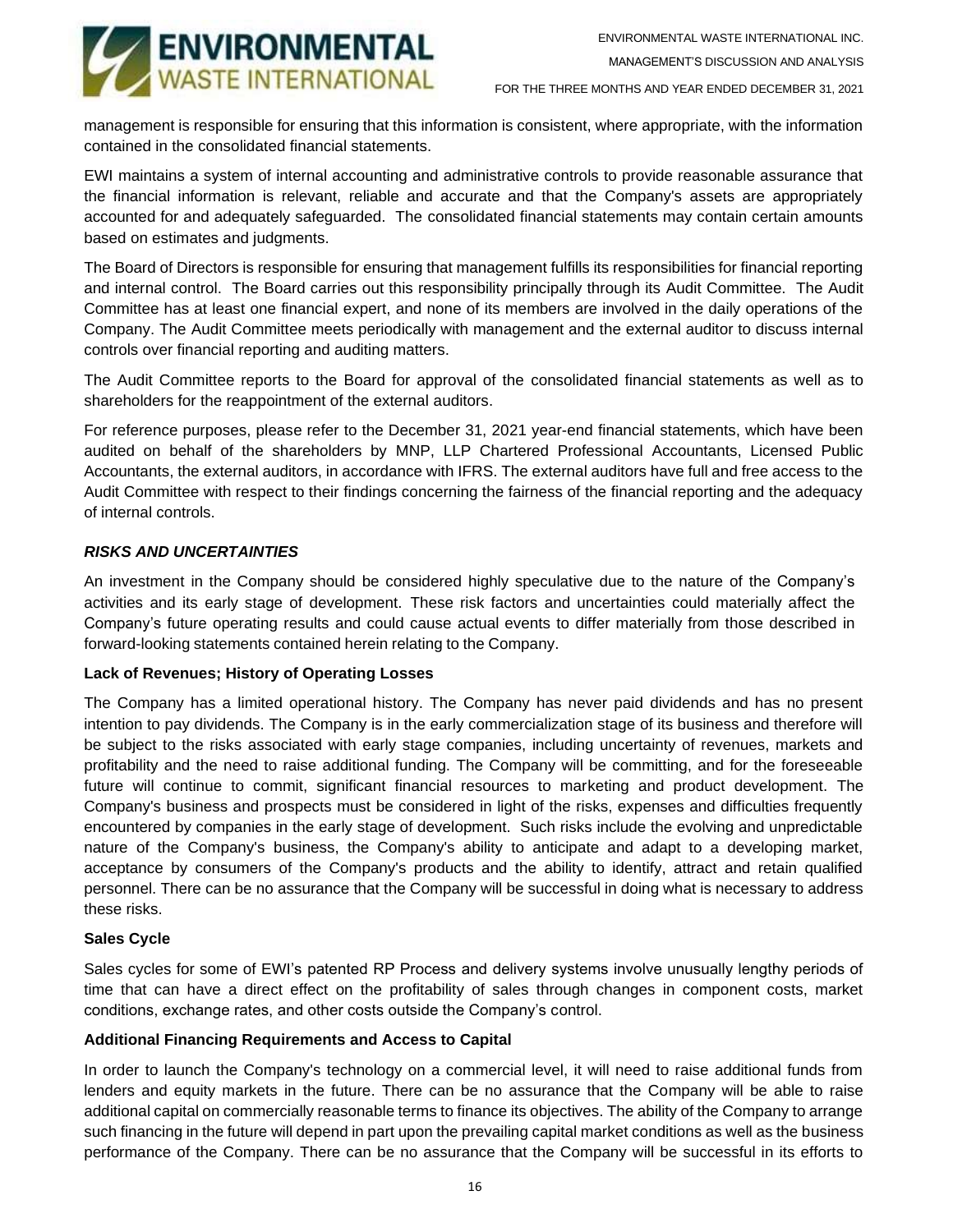

arrange additional financing on terms satisfactory to the Company. If additional financing is raised by the issuance of common shares from the treasury of the Company, control of the Company may change and shareholders may suffer additional dilution.

# **Protection of Intellectual Property**

Although the Company does not believe that its products infringe the proprietary rights of any third parties, there can be no assurance that infringement or invalidity claims (or claims for indemnification resulting from infringement claims) will not be asserted or prosecuted against the Company or that any such assertions or prosecutions will not materially adversely affect the Company's business, financial condition or results of operations. Irrespective of the validity or the successful assertion of such claims, the Company could incur significant costs and diversion of resources with respect to the defense thereof which could have a material adverse effect on the Company's business, financial condition or results of operations. The Company's performance and ability to compete are dependent to a significant degree on its proprietary technology.

While the Company will endeavor to protect its intellectual property, there can be no assurance that the steps taken by the Company will prevent misappropriation of its technology or that agreements entered into for that purpose will be enforceable. The laws of other countries may afford the Company little or no effective protection of its intellectual property. While the Company's technology is developed and owned by the Company, it may in the future also rely on technology licenses from third parties. There can be no assurance that these third party licenses will be, or will continue to be, available to the Company on commercially reasonable terms. The loss of, or inability of the Company to maintain, any of these technology licenses could result in delays in completing its product enhancements and new developments until equivalent technology could be identified, licensed, or developed and integrated. Any such delays would materially adversely affect the Company's business, results of operations and financial condition.

### **Competition**

The Company may not be able to compete successfully against current and future competitors, and the competitive pressures the Company could face could harm its business and prospects. The reverse polymerization of tires is a technology that is new to the market. New technologies and the expansion of existing technologies may increase competitive pressures on the Company. Increased competition may result in reduced operating margins as well as loss of potential market share. This could result in decreased usage of the Company's technology and may have a material adverse effect on the Company's business, financial condition and results of operations.

## **Partnerships for Development and Commercialization of Technology**

The Company may need, but be unable to obtain partners to support the commercialization of its technology. Equity financings alone may not be sufficient to fund the cost of developing products, and we may need to rely on our ability to reach partnering arrangements to provide financial support for these efforts.

#### **Negative Cash Flow and Absence of Profits**

The Company has not earned any profits to date and there is no assurance that it will earn any profits in the future, or that profitability, if achieved, will be sustained. A significant portion of the Company's financial resources in the short term will be to support the efforts to commercialize the TR900 System. The success of the Company will ultimately depend on its ability to generate revenues from its sales of the TR900 and other systems such that the business development and marketing activities may be financed by revenues from operations instead of external financing. There is no assurance that future revenues will be sufficient to generate the required funds to continue such business development and marketing activities.

## **Conflicts of Interest**

Certain proposed directors and officers of the Company may become associated with other reporting issuers or other corporations which may give rise to conflicts of interest. In accordance with the *Canada Business Corporations Act*, directors who have a material interest or any person who is a party to a material contract or a proposed material contract with the Company are required, subject to certain exceptions, to disclose that interest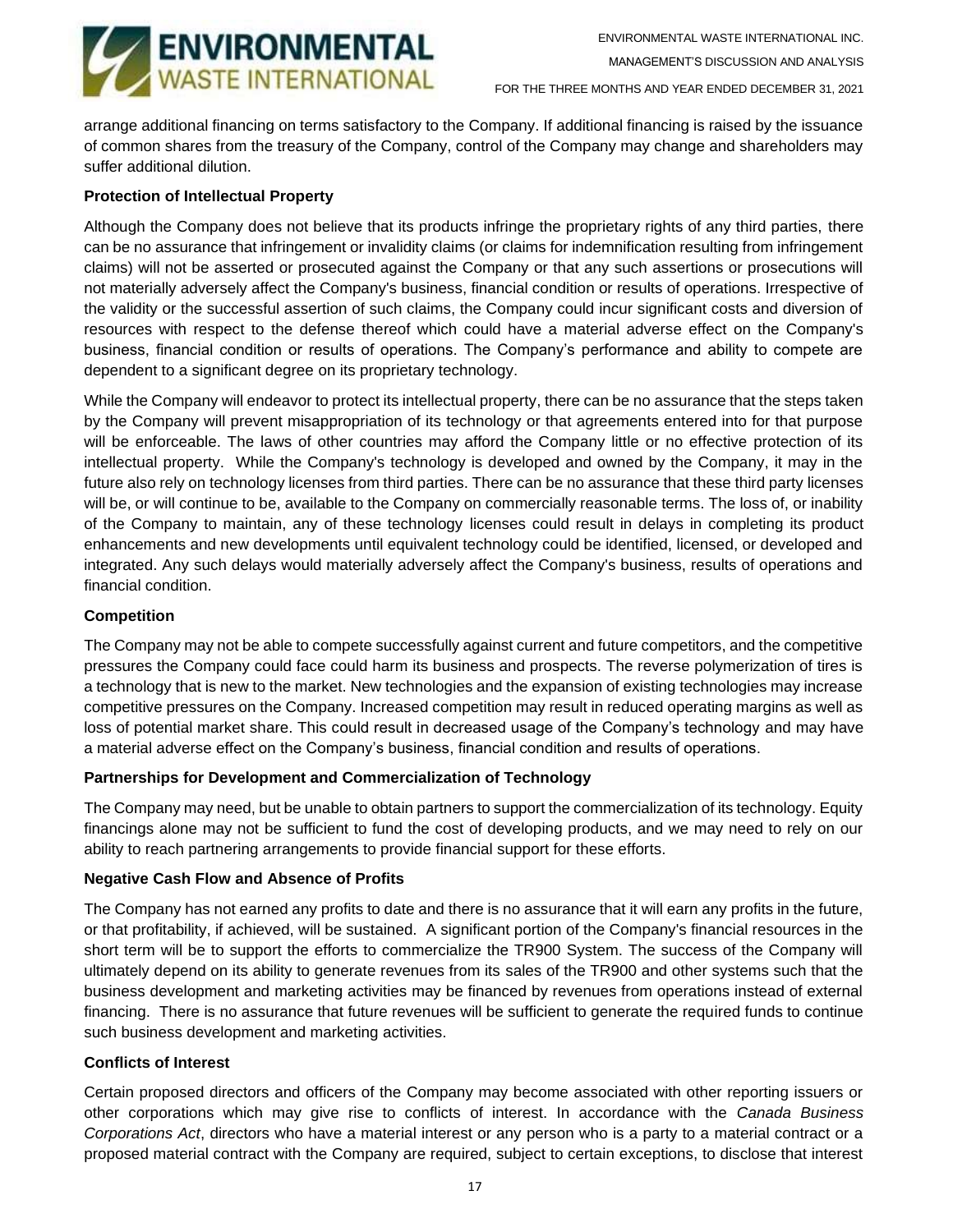

and generally abstain from voting on any resolution to approve the contract. In addition, the directors are required to act honestly and in good faith with a view to the best interests of the Company, as the case may be. Certain of the directors have either other employment or other business or time restrictions placed on them and accordingly, these directors will only be able to devote part of their time to the affairs of the Company.

## **Share Price Volatility**

A number of factors could influence the volatility in the trading price of the common shares of the Company including changes in the economy or in the financial markets, industry related developments, and the impact of changes in our operations. Each of these factors could lead to increased volatility in the market price of common shares.

## **COVID 19 Global Pandemic**

In March 2020, there was a global outbreak of COVID-19 (coronavirus), which has had an impact on businesses through the restrictions put in place by the Canadian, provincial and municipal governments regarding travel, business operations and social distancing/quarantine guidelines. This outbreak did not have significant impact on the Company with the exception of lower maintenance revenues in fiscal 2020 and 2021 due to the travel restrictions to the Unites States. Certain Sales of TR systems that are currently being negotiated may have been delayed due to travel restrictions. Management feels confident that it can continue to obtain additional financing through private placements or debt, as it has in the past, in order to meet its ongoing cashflow needs.

## **Dilution**

There may be future dilution due to additional future equity financing events by the Company. If outstanding options and warrants of the Company are exercised into common shares, there will be additional dilution.

# *SUBSEQUENT EVENTS*

## *Strategic Investment*

On February 14, 2022 Management engaged Origin Merchant Partners, a boutique investment bank in Toronto to act as financial advisor in connection with the search for a strategic investor to provide capital for the completion of the upgrade to the plant in Sault Ste Marie as well as funds for working capital.

# *Agreement with Hybrid Financial Ltd ("Hybrid")*

On April 4, 2022 the Company announced that it has retained Hybrid to provide marketing services to the Company. Hybrid has been engaged to heighten market and brand awareness for the Company and to broaden the Company's reach within the investment community. Hybrid has been engaged by the Company for an initial period of twelve months starting April 1, 2022 and then shall be renewed automatically for successive six month periods thereafter, unless terminated by the Company in accordance with the Agreement. Hybrid will be paid a monthly fee of \$22,500, plus applicable taxes, during the Initial twelve month term.

## *\$825,000 Private Placement*

On April 13, 2022 the Company completed a non brokered private placement for proceeds of \$825,000 through the issuance of 8,250,000 units consisting of 8,250,000 common shares 8,250,000 share purchase warrants at \$0.10 per unit. Each Warrant expires two years from the closing and has a strike price of \$0.15. Five members of the Company's Board of Directors and a senior member of management of the Company participated in the purchase of units in the offering. Certain members of Windspace A/S, the Danish company that is currently working on securing financing for a 100 tonne per day plant in Nyborg, Denmark utilizing the company's technology, also participated in the placement.

## **Deferred Compensation**

On April 29, 2022 the Company signed an agreement to postpone the maturity date on the deferred compensation payable from January 15, 2022 to January 15, 2024.